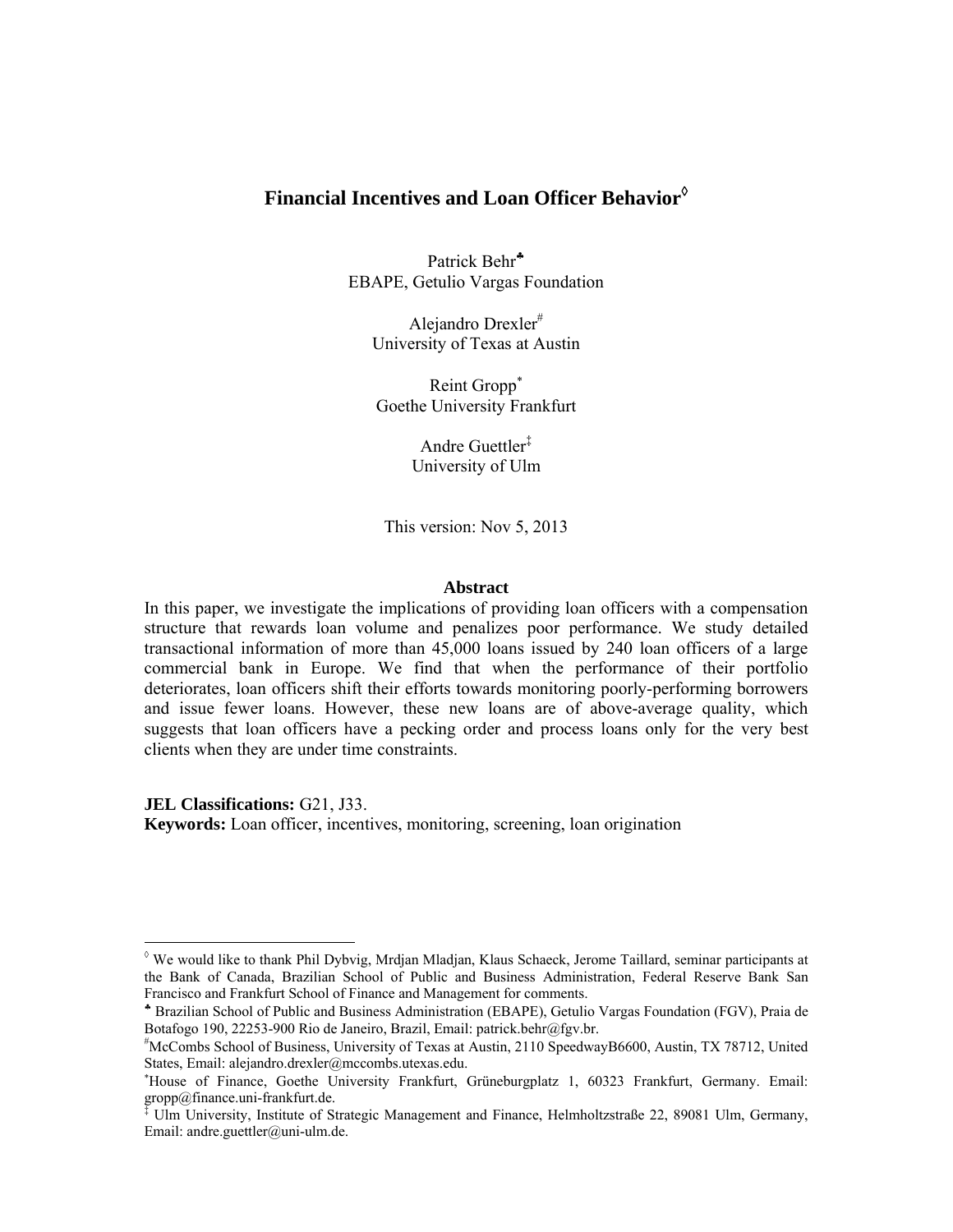## **1. Introduction**

While most research on bank compensation focuses on equity-linked incentives for high-level managers, there seems to be a consensus that distorted financial incentives for lower-level employees, such as loan officers and loan originators, were one of the factors at the root of the 2008-2009 financial crises. The role of loan officers' behavior in the crises opened a controversial public debate that has already caused important changes in the regulatory framework. The debate has also increased academic and practitioners' interest in exploring the implications of incentive-based compensation on the cost of credit, the availability of credit, and the stability of the financial market. Nonetheless, a full understanding of these subjects has been difficult to achieve, mostly because of data limitation.

 In this paper we use exogenous variation in the compensation structure of loan officers at a large international bank to study how financial incentives affect their behavior. The bank provides detailed monthly transaction-level data at the loan officer-borrower-month level which allows us to control for unobserved loan officer and borrowers' characteristics.

 The sample spans a period from January 2003 to October 2007. At the beginning of the sample period the bank used a variable compensation structure in which loan officers received a monthly cash bonus proportional to their lending volume. However, the bonus was not paid in months when the non-performing loans in the loan officer's portfolio exceeded three percent. During the sample period, this compensation plan was replaced with a fixed salary plan, eliminating any variable compensation. As reported by the management of the bank, the switch was not a reaction to a change in market conditions or to a deterioration of the portfolio. For instance, at the time of the change the bank portfolio was financially sound and the delinquency rate was below one percent.

 The change in the way loan officers were compensated, together with the strong nonlinearity embedded in the variable compensation plan, provide the necessary variation to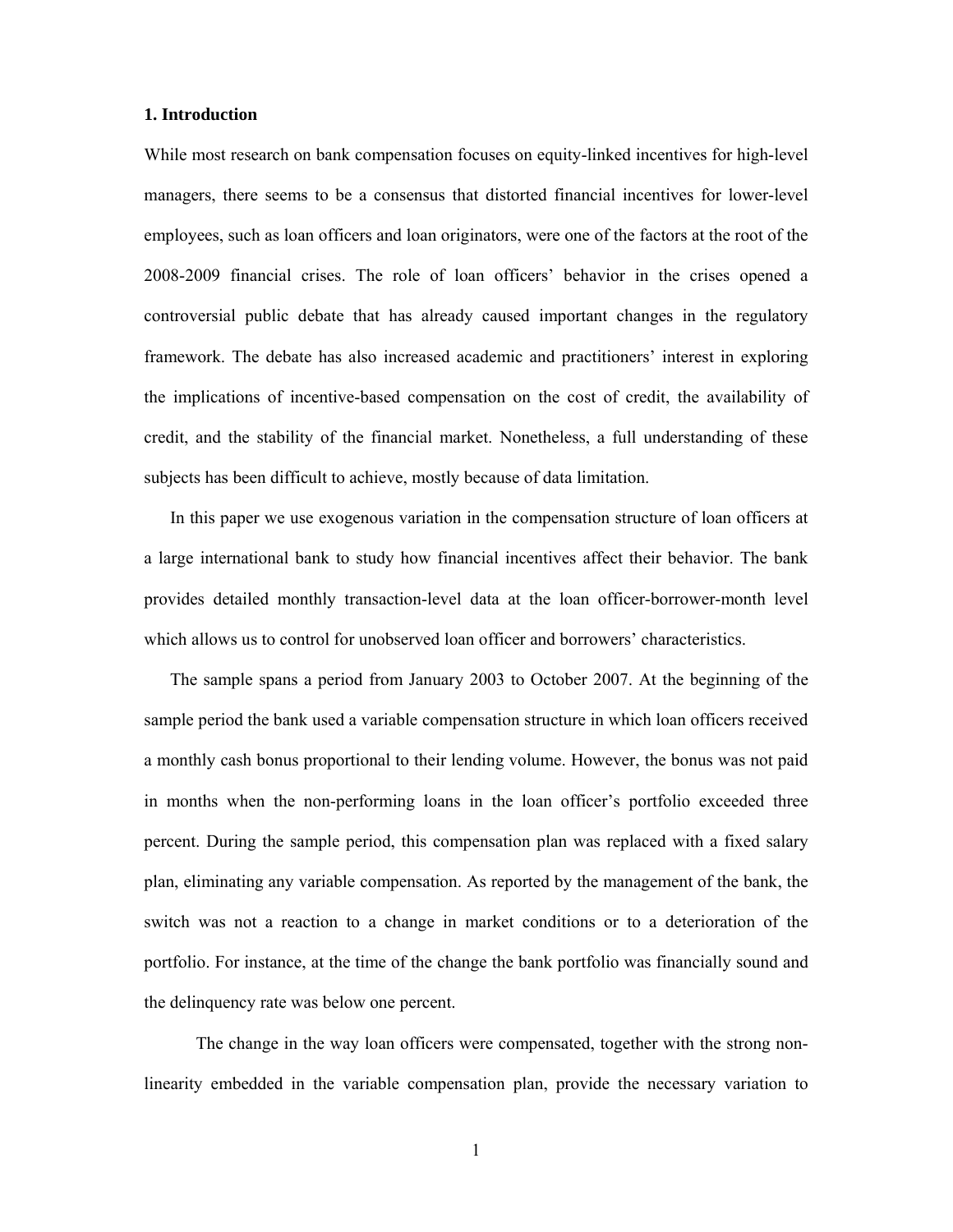identify the effect of financial incentives on loan officers' behavior. The identification comes from comparing the change in the behavior of the loan officer when he crosses the three percent portfolio arrears threshold during the variable compensation period to the change in the behavior of the loan officer when he crosses the three percent threshold during the nocompensation period.

 Given the richness of the data, we can use our identification strategy to examine separately the three components of a loan officer's job: monitoring of existing loans, loan origination, and screening of loan applications. Overall, the results suggest that loan officers rationally distribute their time to maximize income. When loan officers find themselves above the three percent threshold (cutoff point, or cutoff henceforth) they focus on monitoring, which seems to be the task that gives them the best "bang for the buck" in terms of improving the portfolio performance and returning to the arrears level where the bonus is paid. Specifically, for loan officers above the cutoff point the arrear of the portfolio decreases by 0.21 standard deviations per month. Also consistent with rational income maximization, the increased monitoring effort of loan officers above the cutoff point is concentrated on larger loans that have a higher weight on the portfolio arrear. These results are obtained using a within estimation that follows the same loan officer and the same loan over time, during the variable and the flat compensations regimes.

 The increased effort in monitoring existing loans comes at the expense of the time spent originating loans and screening loan applications; loan officers generate fewer applications but approve a higher fraction of them. The former effect dominates the later, and thus in the net the total number of new loans issued by the loan officers above the cutoff point decreases significantly. Despite approving a higher proportion of applications, these new loans are less likely to default than the loans issued when the loan officer is below the cutoff point.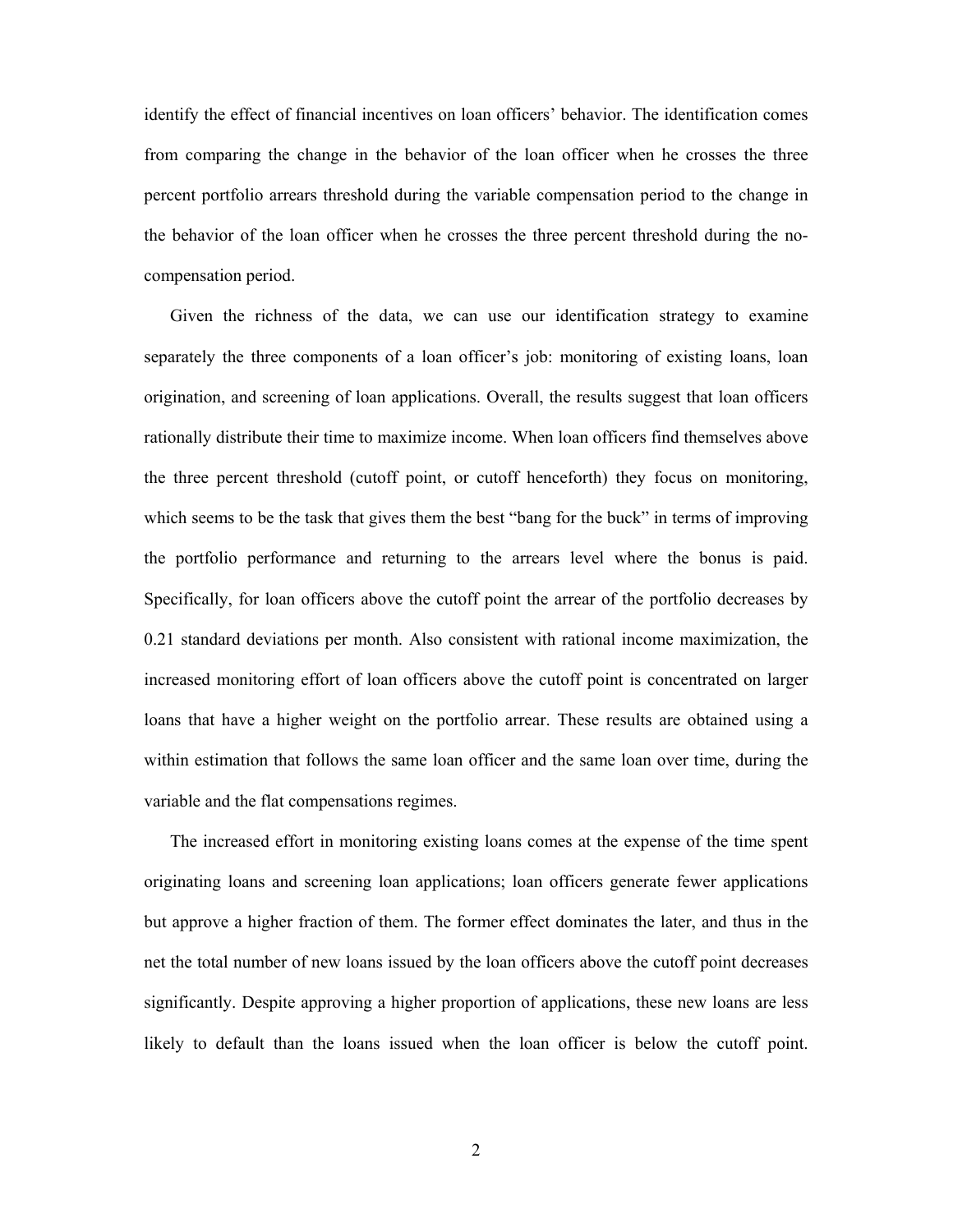Apparently loan officers have a pecking order and process applications only for the very best clients when time is limited ("cherry picking").

 These novel results might improve researchers and practitioners' understanding of how lower-level employees in financial institutions react to financial incentives, and how their reaction affects the overall health of the financial market. A fuller understanding of these topics can help financial institutions in the design of better incentive compensation plans, and it might also help regulators in the evaluation of restrictions in bank employees' compensation structure.

 Previous empirical work has focused primarily on the impact of performance-based compensation on the loan officer's lending decision. For example, using data from a large U.S. commercial lender, Agarwal and Ben-David (2012) study how loan-volume-based compensation affects loan volume and delinquency rates. They find that when compensation rewards volume loan officers generate more but lower quality loans. Using loan files from an Indian bank, Cole et al. (2012) study in a laboratory experimental setup how compensation that rewards originated loan volume, but penalizes bad loan performance, affects lending decisions and subsequent loan performance. They find that such incentives entail more screening effort and better lending decisions. Using data of a major European bank, Berg et al. (2012) study how automated lending decisions based purely on hard information influence loan officer behavior when compensation depends on generated loan volume, and find that loan officers bias their assessment of the borrowers' risk to increase the pool of clients that are eligible to get credit.

 While extant literature establishes an important causal relation between the financial incentives and the lending decision, it is mute about the effect of financial incentives on the behavior of the loan officer "after" the lending decision is made. This is surprising since it is well known that monitoring borrowers can severely affect their loans' performance (e.g.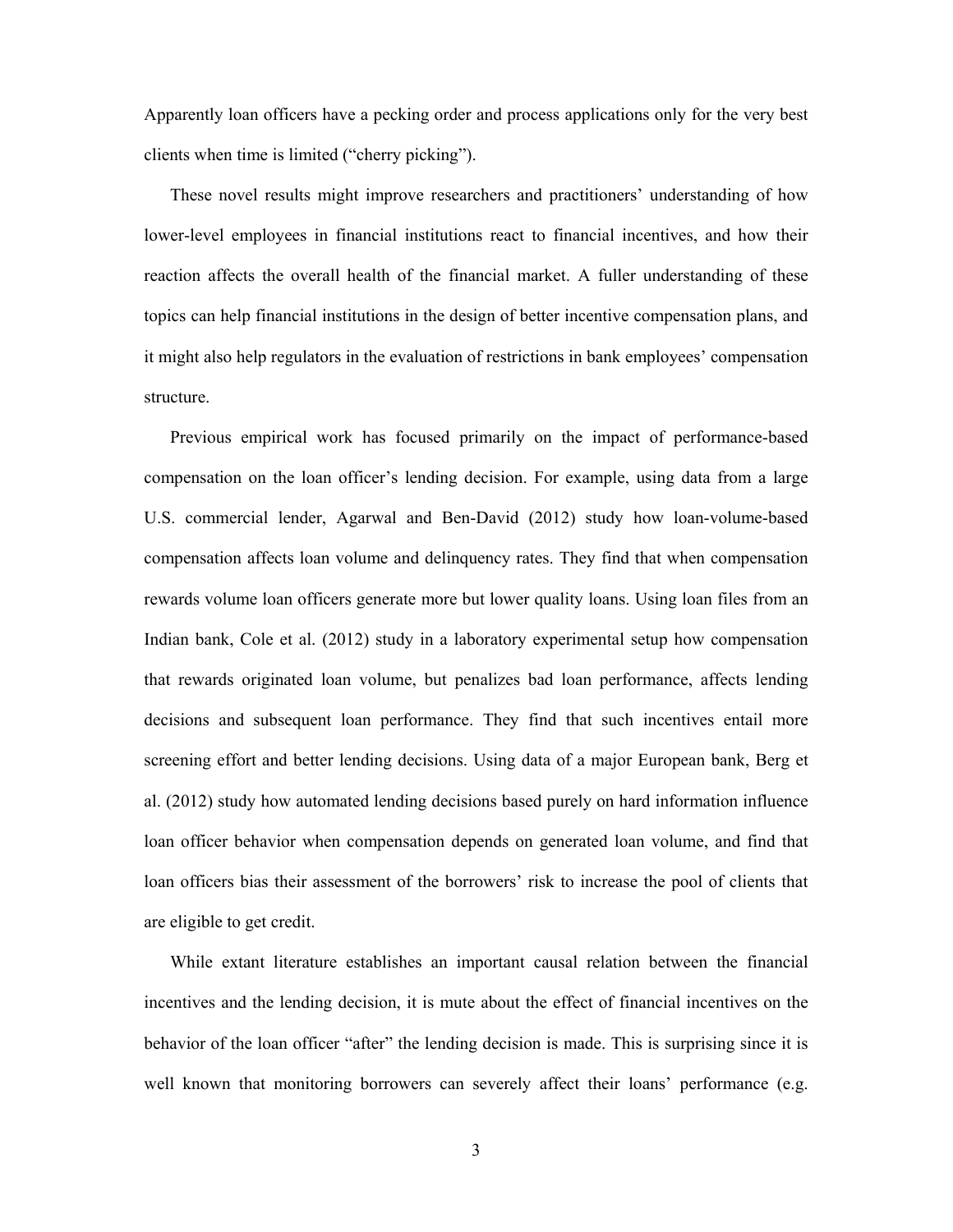Drexler and Schoar, 2013). In a sense, previous work relies on the assumption that the performance of a loan depends exclusively on the initial screening process.

 A fundamental contribution in our paper is to relax this assumption by explicitly considering that the loan officer can affect the loan's quality at any point in time, not only at the beginning of the loan cycle. Our setup facilitates the analysis of the tradeoff faced by loan officers when confronted with the triple task of generating volume (loan origination), verifying clients' ex-ante expected default (screening) and making sure the loan portfolio she originates does not deteriorate over time (monitoring).

 On a broader level, our study is also related to the literature on the presence of agency problems within banks (Liberti and Mian, 2009; Hertzberg et al., 2010) and the emerging literature on loan officers in general. For instance, Drexler and Schoar (2013) study the importance of relationships between loan officers and borrowers for loan take-up and other loan outcomes. Fisman et al. (2012) study the role of cultural proximity on the efficiency of credit allocation. Qian et al. (2011) use Chinese data to study the effects of increased accountability of loan officers on the assessment of credit risk. Beck et al. (2012, 2013) analyze the impact of loan officer gender on portfolio performance gender-based discrimination. We contribute to this literature by studying how loan officers' compensation affects credit allocation and risk.

 Furthermore, our study contributes to the general literature on performance compensation in firms (e.g. Jensen and Murphy, 1990; Baker et al., 1998; Lazear, 2000; Bandiera et al., 2007, 2009, 2013; Kremer et al., 2010) and, more specifically, to the literature on compensation and risk-taking in banks that has focused almost entirely on top executives (Bebchuk and Spamann, 2010; Bolton et al., 2010; Balachandran et al., 2011; Fahlenbrach and Stulz, 2011). We contribute to this literature by studying how financial incentives affect the behavior of lower-level employees throughout the entire loan cycle.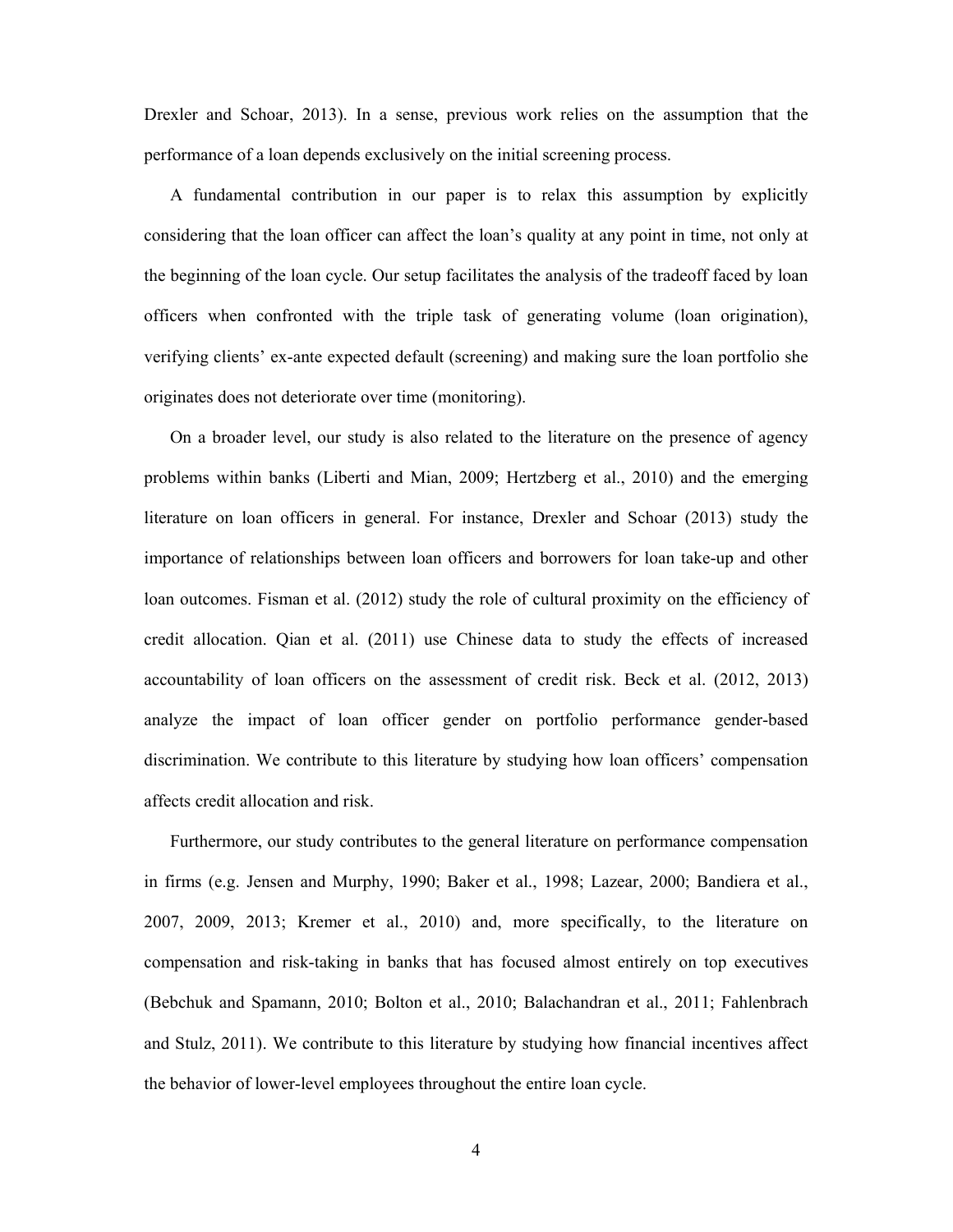The remainder of the paper is structured as follows: In section two, we provide institutional background information about the lender and the incentive scheme, outline our identification strategy, and discuss the sample composition. In section three, we present the main empirical results. Section four discusses the consequences of the changes in loan officer behavior on loans' terms and performance and section five concludes.

#### **2. Data and Identification Strategy**

## **2.1 Sources of data and institutional background information of the lender**

Our data comes from a large for-profit international commercial lender serving mainly individuals and small- and medium-size enterprises. The dataset includes 55,946 loan applications and 43,063 loans issued by the lender between January 2003 and October 2007. We review approved applications as well as rejected applications, which we use to construct measures of origination and screening effort.

 The bank had 22 branches and 268 loan officers at the beginning of the sample period. Loan officers have discretionary power over the loan approval decisions, to include size and terms such as interest rate and maturity. Loan officers are also responsible for monitoring the loans they issue. If a loan is in arrears for more than 30 days, the officer can intensify monitoring, for instance, by calling the borrower, sending him a letter or visiting him to inquire about the reasons for the delay.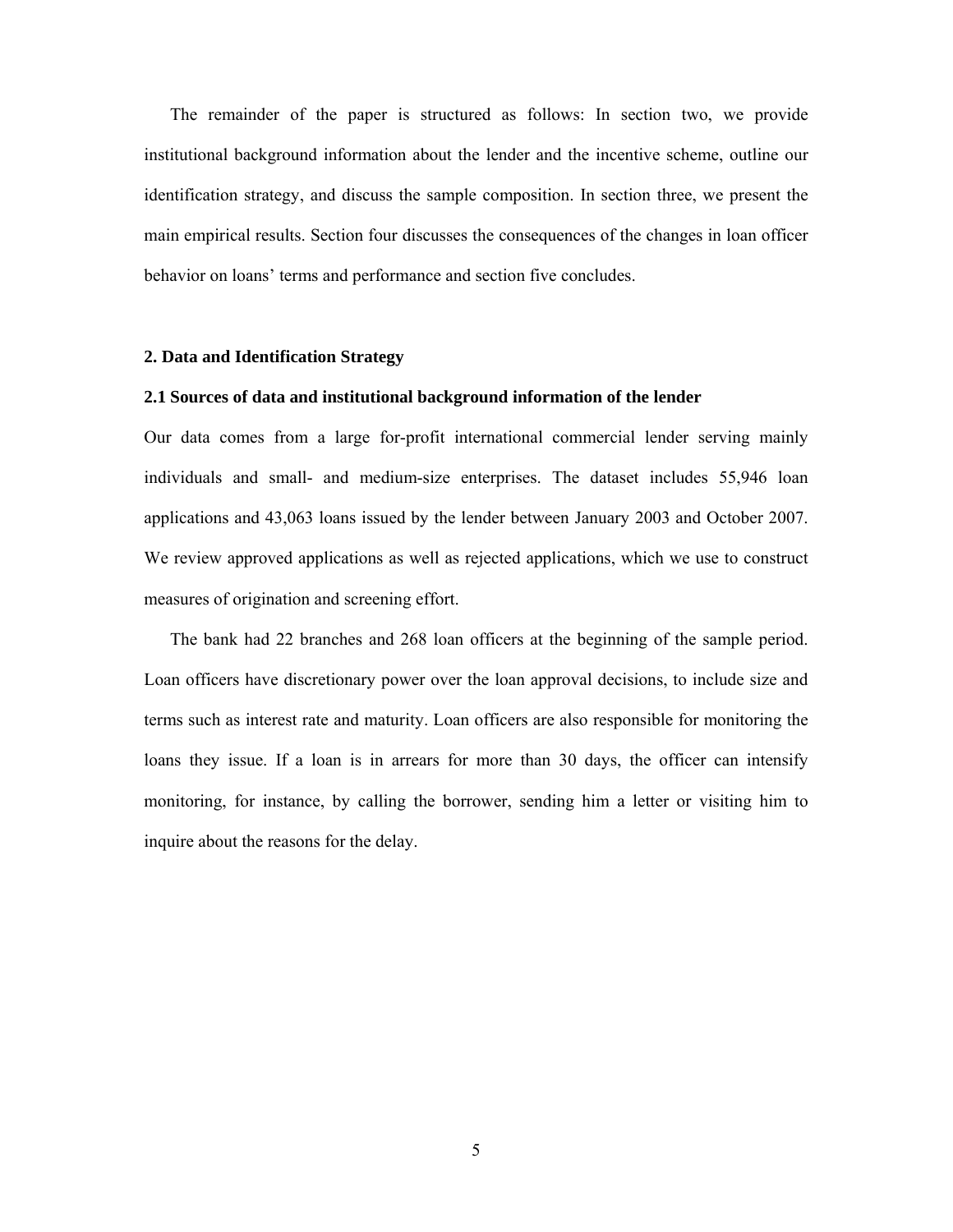Specialized loan officers cover some businesses' sectors; however, the majority of the borrowers can be allocated to any loan officer. Loan officers process loans for their preexisting clients and also look for new clients pro-actively. Clients that walk into a branch are allocated to the loan officer who is available at the time, barring an assignment based on any observable or unobservable characteristics.

## **2.2 Loan Officer Compensation**

The results in the paper rely on the comparison between two compensation plans used by the lender during the sample period. The first compensation plan was used between January 2003 and November 2004, and consisted of a fixed salary and a monthly cash bonus; in the rest of the paper we refer to this period as the *bonus period*. The bonus was proportional to the loan officer's lending volume; however, in months when the amount in arrears in his portfolio was above three percent, the bonus was cancelled. The strict threshold for cancelling the bonus generates a non-linearity that is crucial in our identification strategy described in the next section.

 In November 2004, the bonus plan was replaced by a mixed plan and subsequently by a fixed salary plan. Specifically, between December 2004 and December 2005, the cash bonus was limited to 50 percent of the fixed salary, and after January 2006, the salary of loan officers became independent on lending volume and performance. In the paper, we refer to this last period as the *no bonus period*. To facilitate the interpretation of the findings in the paper, we present the comparison between the bonus period and the no-bonus period. However, similar results are obtained when we compare the bonus plan to the mixed and fixed salary plans.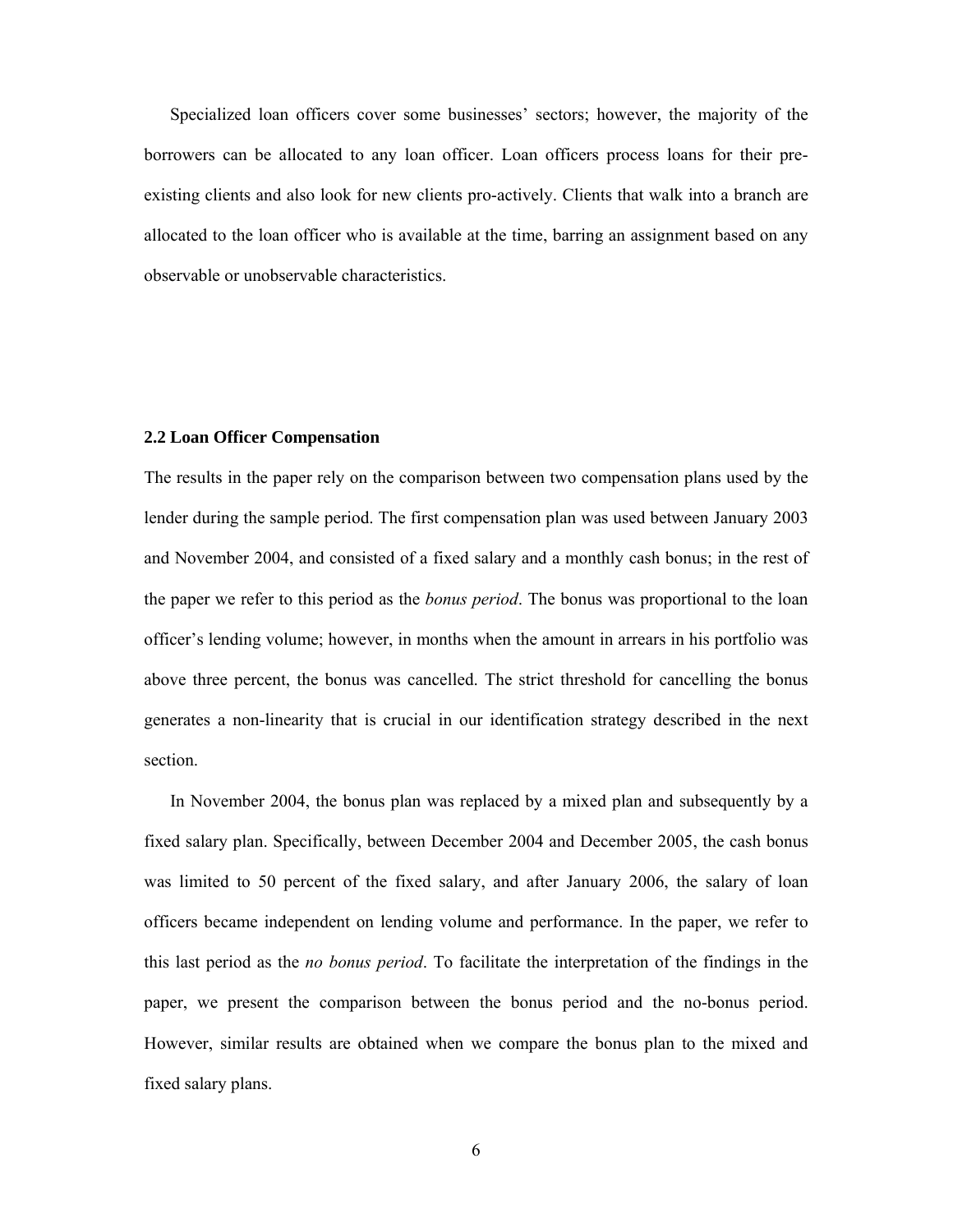There is no formal documentation on why the loan officer compensation structure was changed. However, the management of the bank was emphatic that the switch was not a reaction to a change in market conditions or to deterioration in the quality of the portfolio.<sup>1</sup> Rather, the change was intended to release loan officers from short-term pressure to issue (underperforming) loans. Furthermore, the change was implemented in all the bank branches at the same time and was immediately binding for all the loan officers eliminating potential selection bias. The modification of the salary structure creates an ideal natural experiment situation to study the effect of performance based compensation plans on loan officers' effort. $^{2}$ 

#### **2.3 Identification Strategy**

We rely on two distinctive characteristics of our empirical setup to identify the effect of the financial incentives on loan officer behavior. First, during the bonus period, the loan officers received a cash bonus only in the months when the arrear in their portfolio was below the cutoff point of three percent as arbitrarily determined by the lender. Second, we observe the performance of the same loan officer during the bonus period and the no-bonus period. Ultimately, we identify the effect of incentive-based compensation plans by comparing the change in the behavior of the loan officer when he crosses the cutoff in the bonus period to the change in the behavior of the loan officer when he crosses the cutoff in the no-bonus period.

 Given our approach, we can only focus on loan officers that work for the lender both during the bonus and the no-bonus periods. We are faced with a potential selection problem if

<sup>&</sup>lt;sup>1</sup> Our research on bank competition in the region confirmed the statement of the bank management. Indeed, we found no changes in bank competition measures such as the number of banks and the number of bank branches before the bonus plan was replaced.

 $2^2$  The other dimension that can affect effort is the risk of being fired which is also smaller for loan officers with low arrear frequencies. We do not study this dimension, and for simplicity assume that this incentive mechanism does not change during the observation period. However, the econometric approach requires a weaker assumption; that any change in the probability of being fired is linear around the cutoff point.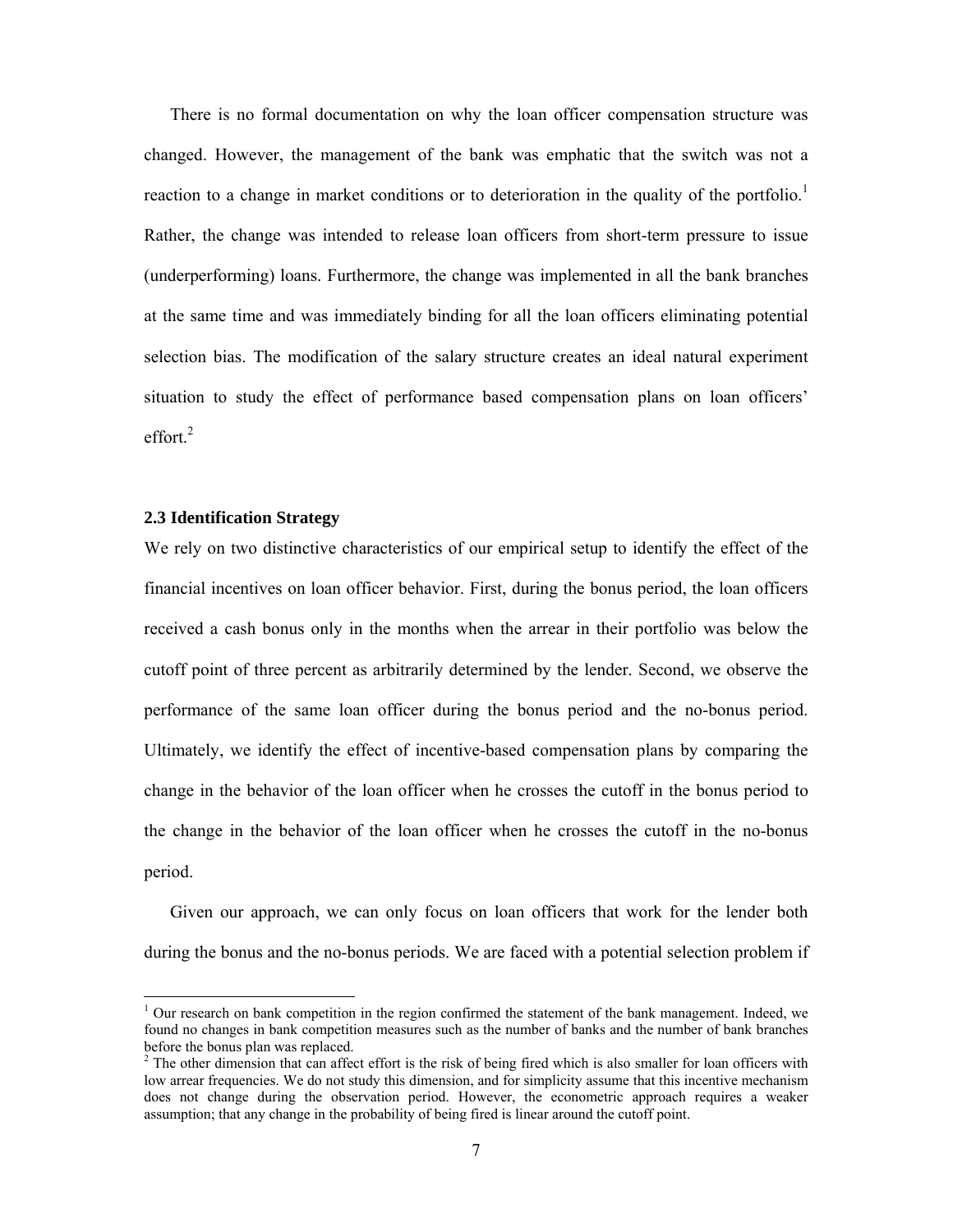bad loan officers stay with the bank and good loan officers leave, in that case our results will reflect the effect of incentive-based compensation plans on the performance of bad loan officers.

 We acknowledge that it is not possible to fully address this problem because we only observe loan officers' performance which depends not only on his type, but also on his good (bad) luck. However, we study the magnitude of the problem based on observable information. Table 1 shows that only 10% of the loan officers leave the bank before the bonus plan is replaced; therefore, we know that the bias is limited. Although we find that departing loan officers were more experienced, they do not differ significantly from the rest with respect to loan portfolio performance. We further compare the group of loan officers who leave the bank to an experience-matched group of loan officers that stay (the top three deciles according to experience). Loan portfolio performance results remain similar. Thus it does not seem to be the case that particularly bad loan officers stay after the bonus plan is replaced. Furthermore, given that loan officers who value prefer short-term financial incentives are more likely to leave the bank; our results represent a lower bound estimation of the effect on all loan officers.

 As a first step, we implement a difference-in-differences estimator by tracking loan officers above and below the cutoff and before and after the removal of the bonus plan. Specifically, we measure the difference between the behavior of the loan officers below the cutoff and the behavior of the loan officers above the cutoff; this represents the "first difference" and is estimated separately during the bonus period and during the no-bonus period. Next we measure the difference between the "first difference" estimated during the bonus period and the "first difference" estimated during the no-bonus period; this represents the "second difference" (DD henceforth). The identifying assumption underlying the DD approach is that the difference in the behavior of loan officers below and above the cutoff is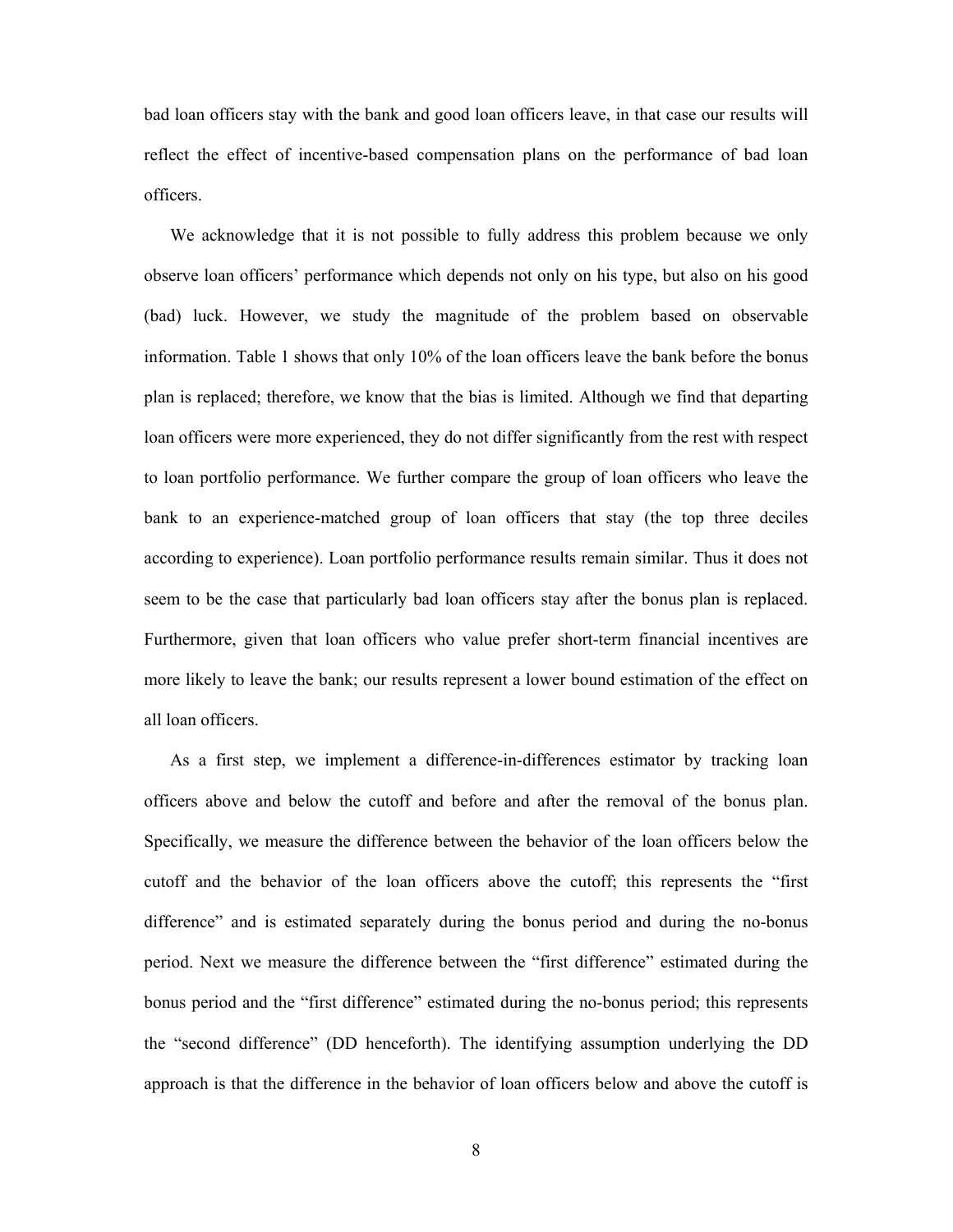constant over time unless there is a change in the incentive compensation. Hence, while loan officers may differ systematically due to a number of unobservable factors, the identification of the causal effect of the incentive plan on the loan officers' behavior will be robust as long as the difference in the behavior of the loan officers above and below the cutoff explained by unobservable characteristics does not change over time.

 Given the richness of our data, we can relax the former assumption by including fixed effects that control for unobservable differences across loan officers. Furthermore, in the main analysis of the paper, we can include fixed loan effects, which let us compare the same loan officer-borrower pair over time thus controlling for potential heterogeneity in the selection of borrowers before and after the bonus is removed. We also include observable bank branch and (time-varying) loan officer characteristics, which are explained later in the paper. $3$ 

 We use a placebo test to further validate our identification assumption. In this test we run the same set of regressions, maintaining the cutoff at the same level but arbitrarily changing the date when the bonus was removed. If our identification is capturing time-varying changes unrelated to the compensation plan then we expect to find significant differences in the placebo test. However, we do not find significant differences above and below the cutoff point in the placebo supporting our view that the findings in the paper are explained by the change in the compensation structure.

## **2.4 Summary Statistics**

The sample consists of 486,555 observations at the loan-month level; this number is the number of approved loans times its number of monthly observations in the sample period. The loan officers' monitoring effort is measured as monthly changes in the arrears of a given loan,

 $3$  It may, however, be the case that there are loan officer specific time-varying unobserved factors that influence their effort and thus the likelihood of their loan portfolio ending above or below the bonus threshold. While we view this as unlikely, we cannot fully rule out this possibility.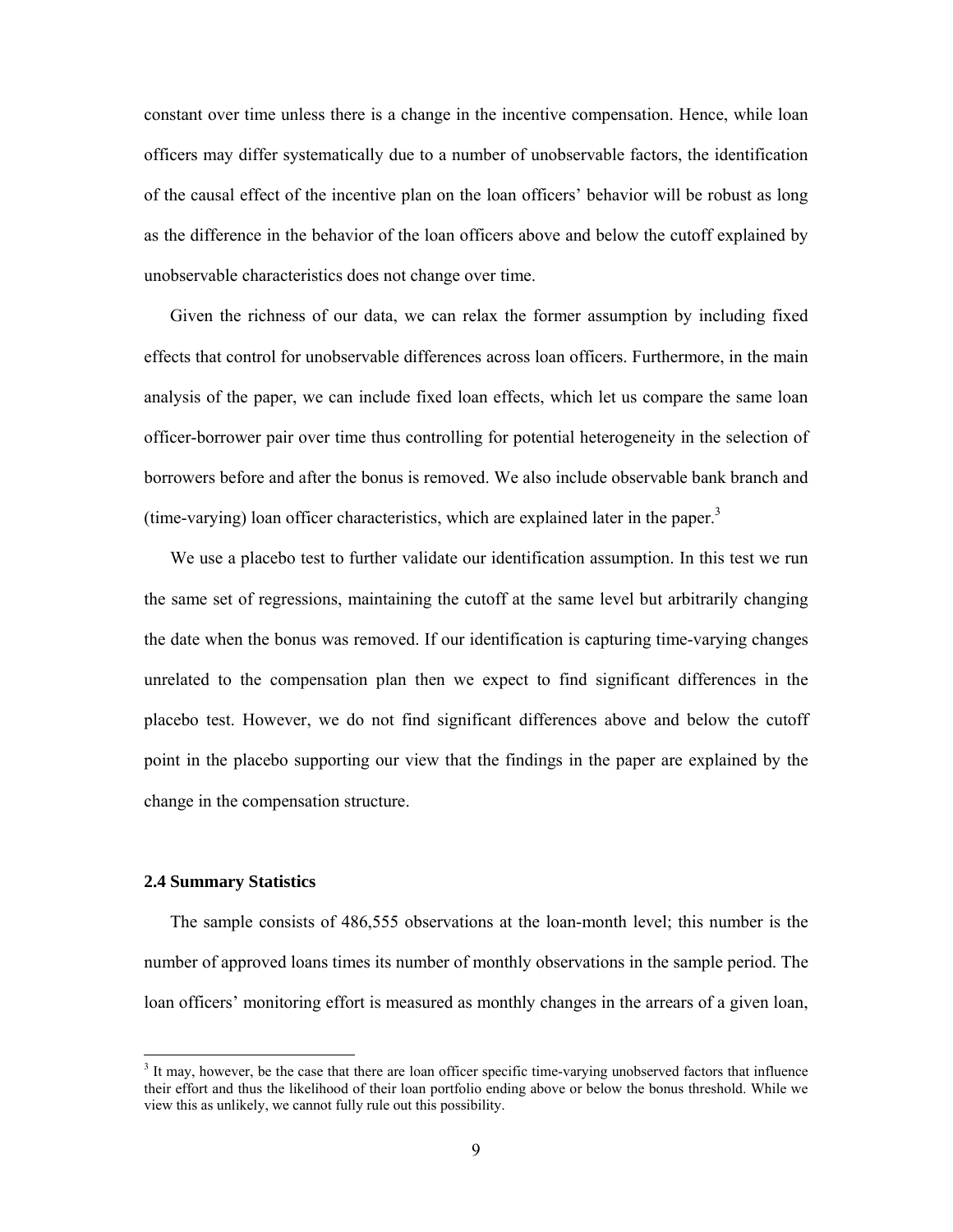where we use a delay of 30 days or more as the measure of arrears. Specifically, we construct the variable  $\Delta$ *Arrears*30<sub>t</sub>, that takes the value of 1 if a loan was not in arrears in the previous month but is in arrears in the current month; it takes the value of -1 if a loan was in arrears in the previous month but is not in arrears in the current month, and it takes the value of 0 if there was no change in the arrears status.

 Table 2 provides descriptive statistics for the time-varying variables used in the monitoring analysis.<sup>4</sup> The average monthly change in arrears is 0.13 percent. The average proportion of loans in arrears in the previous month equals 0.76 percent. The average loan officer experience, measured as the number of previously processed applications is 439; the average number of loans in a loan officer's portfolio is 194. The average loan outstanding amount is 3,555 Euros, and the average time to maturity is 10 months.

#### **3. Empirical Results and Discussion**

In this section we show the main results explaining how financial incentives influence loan officers' behavior in the three most important tasks of their job; monitoring, loan origination, and screening. We also provide evidence that loan officers have a pecking order and engage in cherry picking by selecting only the best borrowers when the cutoff is binding and the time to originate loans is limited. In addition, we present the results of a placebo test that provides further evidence of the robustness of our identification strategy.

#### **3.1 Monitoring**

Panel A in table 3 presents the unconditional difference in difference estimation (DD), of the effect of the incentive-based compensation plan on the arrears frequency. This estimation represents the difference between the monthly change in arrears frequency of the portfolio of

 4 Table A1 in the appendix presents descriptive statistics of additional dependent variables used in the paper.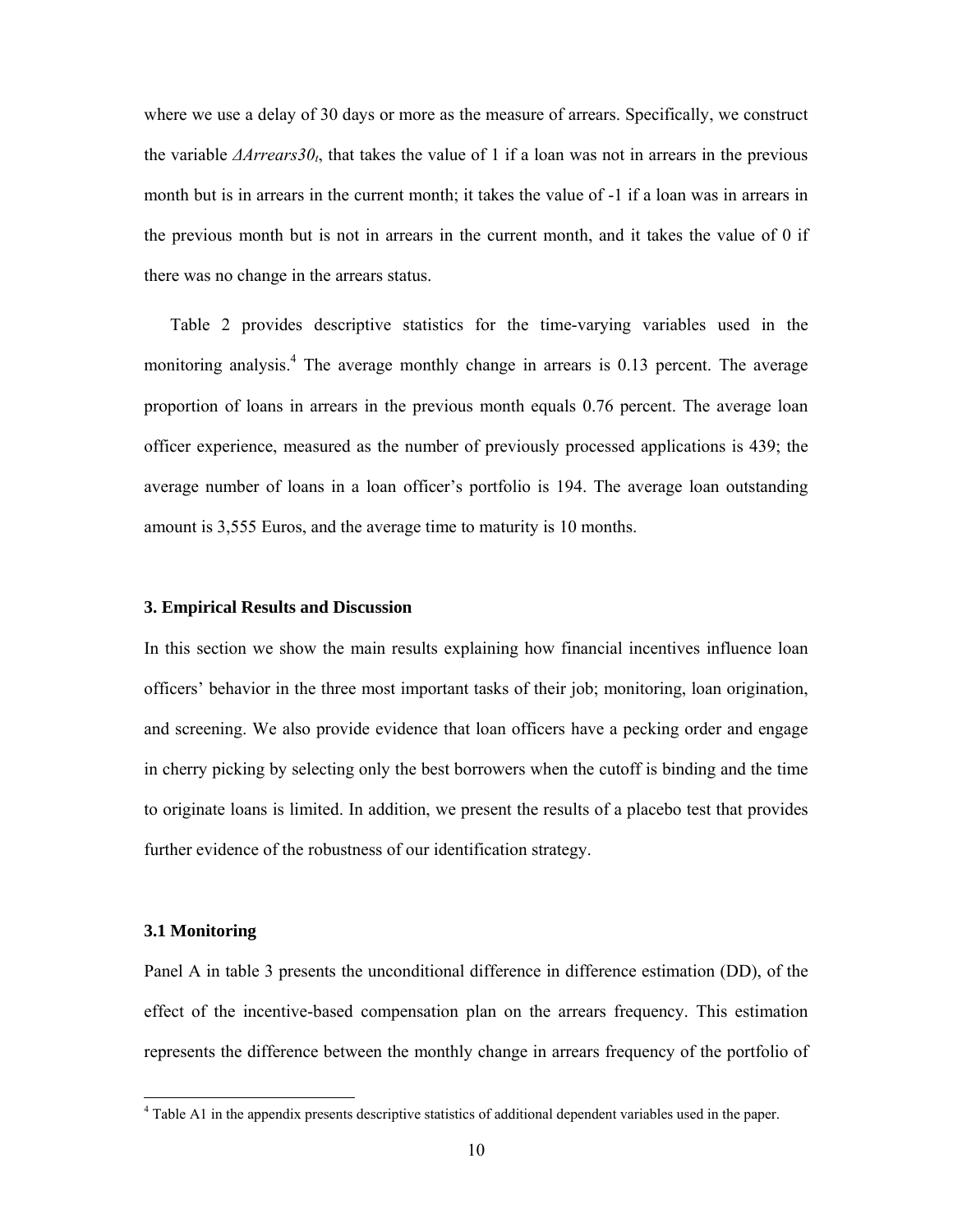loan officers above the cutoff and the monthly change in arrears frequency of the portfolio of loan officers below the cutoff during the bonus period compared to the same difference calculated during the no-bonus period.

 During the bonus period, the average change in arrears frequency is -0.0007 when a loan officer is above the cutoff, which means the loan performance improves on average, and is 0.0011 when a loan officer is below the cutoff, which means the loan performance deteriorates on average. Consequently, the first difference in the DD estimation is -0.0018 and is highly statistically significant. On the other hand, the average change in the arrears frequency in the no-bonus period seems to be independent of the loan officer's being above or below the cutoff; consequently, the first difference is -0.0002 and is not statistically significant. These results suggest that under the financial incentive plan, loan officers that surpass the cutoff change their monitoring behavior in order to reduce the average arrears in their portfolio, but when the salary is fixed, loan officers do not seem to change their monitoring behavior. Consequently, the DD estimate is negative and highly significant. These results suggest that loan officers increase the monitoring effort when they are above the cutoff point during the bonus period.

#### **3.2 A Closer Look at Monitoring Effort**

 The results in the previous subsection support our premise that an increase in monitoring effort is the most plausible reaction of a loan officer who suddenly finds herself with a poor performing portfolio that negatively affects her compensation. To the best of our knowledge, the existing literature on loan officer compensation has so far ignored the possibility that loan officers might react to financial incentives by increasing/decreasing monitoring. This is surprising, since recent work shows that monitoring is one of the loan officer's tasks with the highest impact on portfolio performance (Drexler and Schoar, 2013). One reason for this void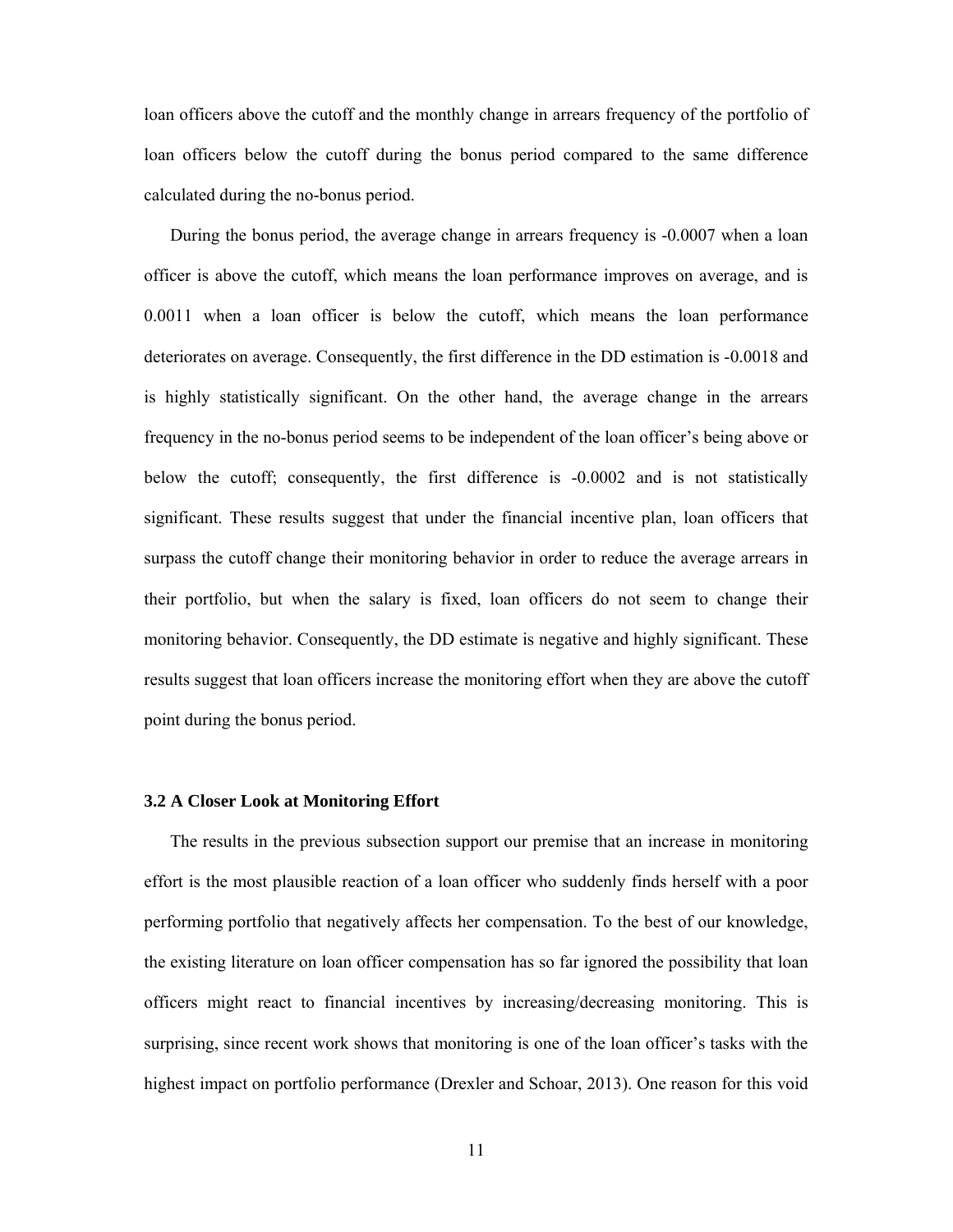in the literature could be the lack of appropriate data because analyzing monitoring effort requires the time series of the performance of each loan and its link to individual loan officers. Specifically, to disentangle the impact of monitoring from the impact of screening, the researcher needs precise information about the loan origination date and about each date on which a payment was missed.

 An advantage of our dataset is that we have the one-to-one match between borrowers and loan officers, and for each loan we observe the issuing date and the date of each missed payment. This enables us to focus on the within-loan variation in monthly arrears. It is apparent that screening will only affect the overall and thus time-invariant riskiness of a loan, but not its time series variation. Hence, any effect of financial incentives that we find in the setup from the previous section has to be due to changes in the extent (quality or intensity) to which loan officers monitor their borrowers.

 The caveat of the results in the previous subsection is that the characteristics of loan officers above the cutoff can be very different from the characteristics of loan officers below the cutoff. Furthermore, the loans observed during the bonus period can be substantially different from the loans observed during the no-bonus period. In our main analysis we control for these potential differences by including loan officer, and loan fixed effects; this leads to the following specification:

(1) 
$$
\begin{aligned} \n\Delta Arrears30_{it} &= ArrearFrequency_{jt-1} + AboveCutoff_{jt-1} + Bonus_t \\
&\quad + b_1 * AboveCutoff_{jt-1} * Bonus_t + a_t + a_i + \eta_{ijt} + e_{jt},\n\end{aligned}
$$

where  $\Delta$ *Arrears*30<sub>*it*</sub> is the monthly change in arrear frequency for loan *i* and month *t*,  $a_t$  is a time fixed effect, and  $a_i$  is a loan fixed,  $\eta_{ijt}$  is a vector of time-variant loan- and loan officerlevel covariates that include the outstanding loan amount, the remaining time to maturity, the loan officer experience measured as total number of loans processed by loan officer *j* since he started working at the bank, and his workload measured as the number of outstanding loans in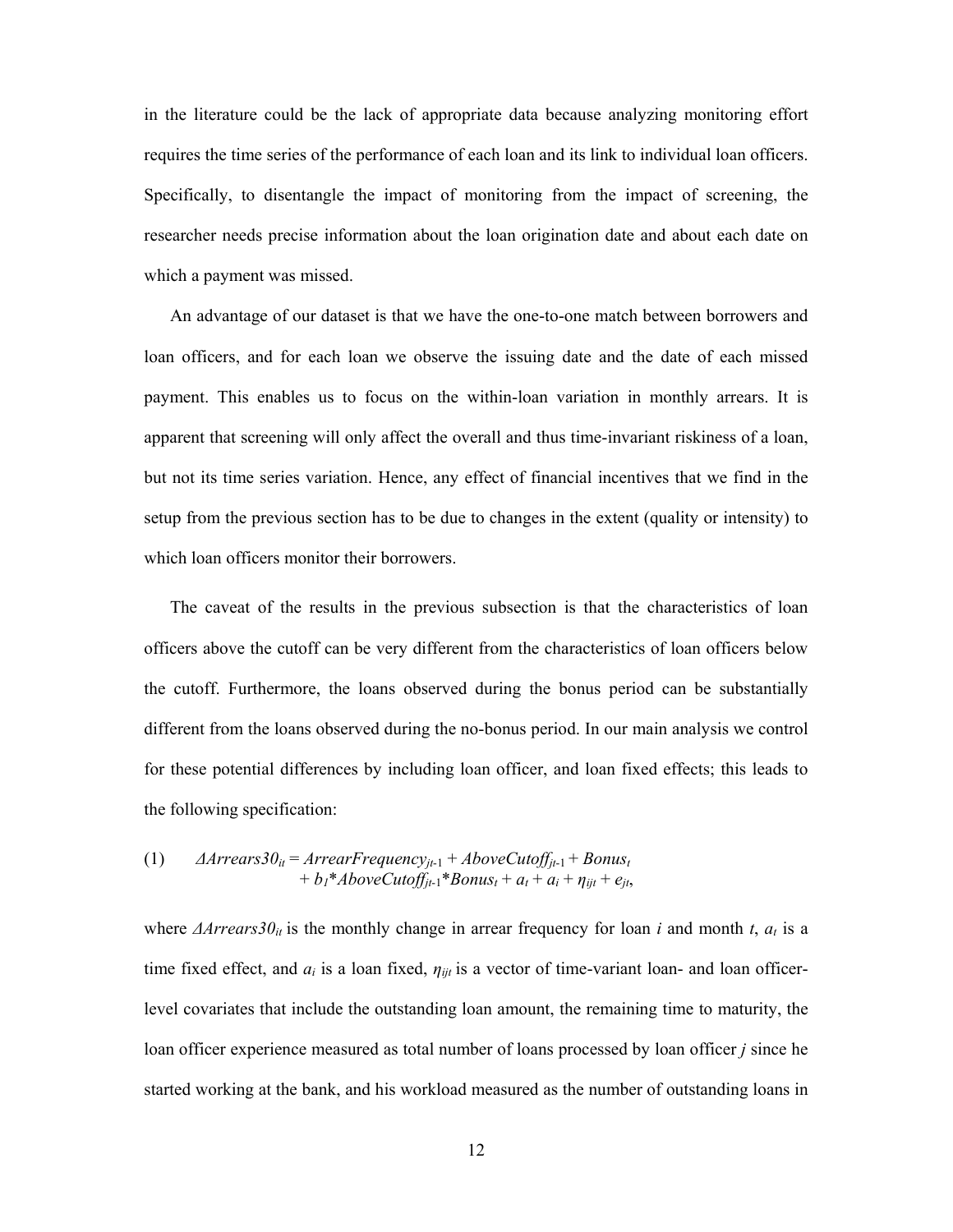his portfolio at time *t. ArrearFrequency<sub>it-1</sub>* is the arrears frequency in the portfolio of loan officer *j* at the previous month *t*-1, and controls for the lineal component of the effect of arrears on monitoring effort.<sup>5</sup> *Bonus<sub>t</sub>* is a dummy variable that takes on the value of one if date *t* is from January 2003 to October 2004 and zero if it is from January 2006 to October 2007, and *AboveCutoff<sub>jt-1</sub>* is a dummy variable that takes the value of one if the arrears frequency of loan officer *j* was above the cutoff at *t*-1 and zero otherwise. This specification allows us to rule out that borrower selection effects drive our findings because by exploring the within loan variation, we hold the borrower constant.<sup>6</sup> The parameter of interest is  $b<sub>l</sub>$ , is the measure of the effect of compensation based incentives on loan officers' behavior. A negative value of  *indicates that the monthly change in arrears decreases when the loan officer surpasses the* cutoff in the bonus period compared to the change in arrears when a loan officer surpasses the cutoff in the no-bonus period.<sup>7</sup> This would support our inference from the univariate DD result that loan officers increase their monitoring effort when they surpass the cutoff.

 Panel B of Table 3 presents the estimation of specification (1) along with the estimation of other specifications that test the robustness of the main finding to the inclusion of different control variables and fixed effects. Column I presents the results including a set of time invariant loan level covariates (described in Table A2 of the appendix) and excluding the fixed effects, the point estimate of  $b<sub>l</sub>$  is 0.0054 and is significant at the 5% level. The next two columns add time and loan officer fixed effects. Column 4 includes loan fixed effects that saturate the time invariant loan level characteristics; therefore, this column only includes the

<sup>&</sup>lt;sup>5</sup> We also ran all the regressions using the second-order polynomial of arrear frequency as an additional control variable to account for a potential non-linearity in the effect of the arrear frequency on the different outcome variables. All results remain unchanged.

<sup>&</sup>lt;sup>6</sup> Any other time-invariant loan, borrower or loan officer characteristics are saturated by the loan fixed effects. We cannot fully rule out that there are time-variant borrower characteristics that are correlated with the loan officer ending up below / above the cutoff value, although this does not seem very plausible.

<sup>&</sup>lt;sup>7</sup> We present the results this way to facilitate the interpretation of the results, despite the bonus period being before the no-bonus period in the timeline of events.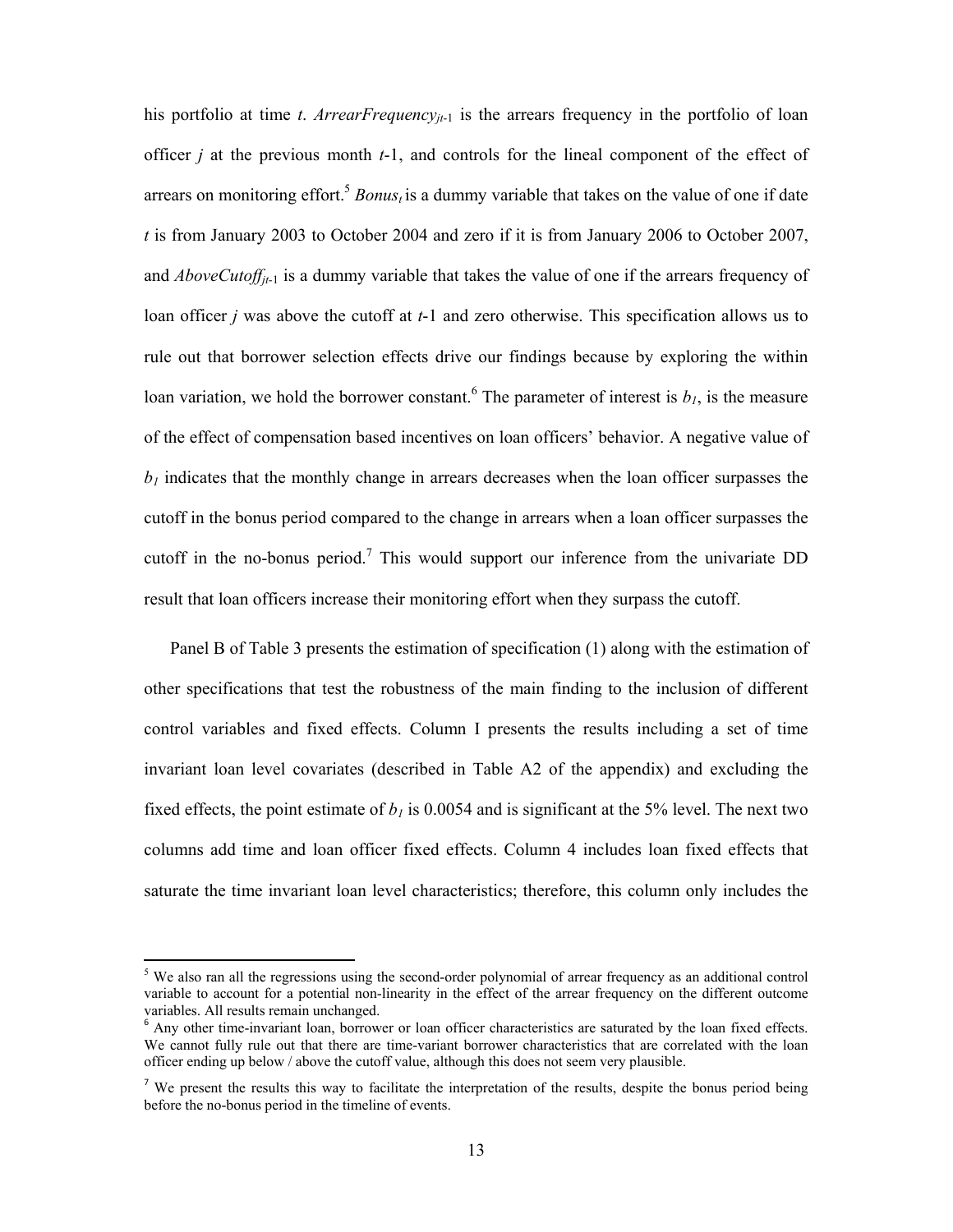time varying covariates outstanding loan amount, remaining time to maturity, loan officer experience, and loan officer workload.

In all the regressions, we get a negative and highly significant estimate of  $b<sub>1</sub>$ . Financial incentives seem to induce loan officers to change their monitoring behavior – they monitor either more time, more efficiently or both – in order to reduce the proportion of the portfolio in arrears and maximize their income. Crucially, this result holds when we include loan fixed effects in column 4. Furthermore, the economic effect is much stronger in this case and represents 0.21 standard deviations of the monthly change in arrears. The last result rules out that borrower selection; for instance, differences in the quality of the screening of loan applications during the bonus and the no bonus period, or unobserved (time invariant) loan officer skills drive our findings.

 We next analyze whether the former finding depends on loan size. The idea is as follows. The loan officers' portfolio arrears are measured as a size-weighted average of the individual loan's arrears. It should, hence, be more beneficial for the loan officer to intensify his monitoring effort of larger loans. Furthermore, the possibility of loan officers improving the performance of a loan is generally more limited in the case of small loans (Cole et al., 2012). Therefore, we expect the monitoring effect to be more pronounced for large loans.

 To test this effect, we compute a dummy variable *LargeLoanit* that takes the value of one if the outstanding amount of loan *i* is above the average outstanding amount across all the loans in *t* and zero otherwise. We then estimate an extended version of specification (1) that includes the *LargeLoan* variable as well as its two- and three-way interaction with the variables *Bonus* and *AboveCutoff* already defined. This leads to the following specification:

(2) 
$$
\begin{aligned} \nA \text{rrears30}_{it} &= \text{ArrearFrequency}_{jt-1} + \text{AboveCutoff}_{jt-1} + \text{Bonus}_{t} + \text{LargeLora}_{it} + \\ \n& \text{LargeLona}_{it} \cdot \text{Bonus}_{t} + b_{1} \cdot \text{AboveCutoff}_{jt-1} \cdot \text{Bonus}_{t} + \\ \n& b_{2} \cdot \text{AboveCutoff}_{jt1} \cdot \text{LargeLoan}_{it} + b_{3} \cdot \text{AboveCutoff}_{jt1} \cdot \text{Bonus}_{t} \cdot \text{LargeLoan}_{it} \\ \n& + a_{t} + a_{i} + x_{ijt} + e_{it}, \n\end{aligned}
$$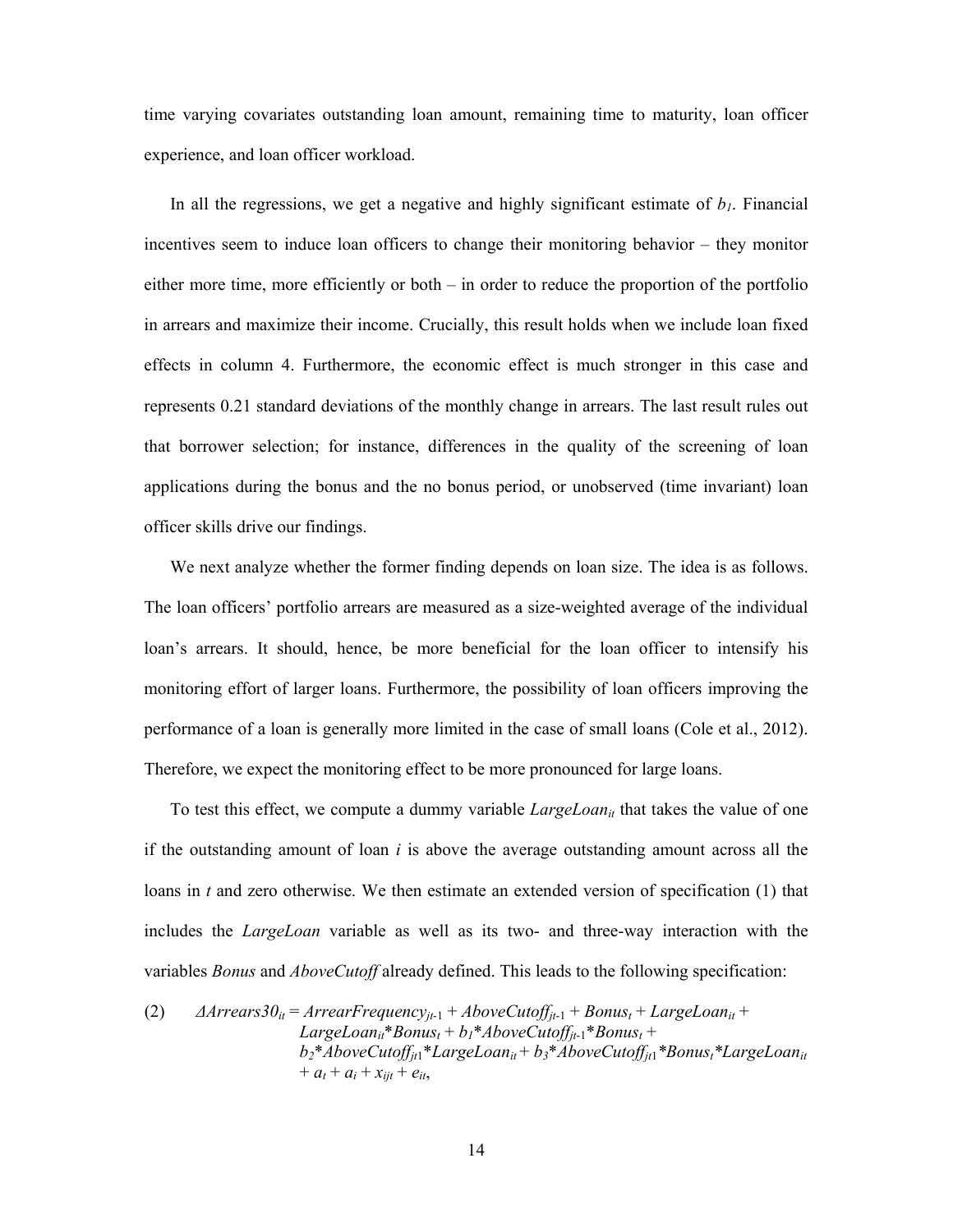where  $b_1$  captures the effect of incentives on the loan officers' monitoring effort of loans below the average size,  $b_2$  captures the differential increase in monitoring effort exerted by loan officers when the loan size is above the average and the arrear frequency is above the cutoff, and *b3*, the coefficient of interest, quantifies the extent to which the increase in monitoring effort by loan officers above the cutoff during the bonus period compared to the increase in monitoring effort by loan officers above the cutoff during the no-bonus period depends on loan size.

 Column 1 of table 4 shows the estimation of specification (2) including loan officer fixed effects, while column 2 shows the estimation using loan fixed effects; both estimations include time-varying covariates and time-fixed effects. The estimate of  $b_3$  is negative and significant in both estimations confirming our expectations that the increase in the monitoring effort exerted by the loan officers above the cutoff in the bonus period is concentrated on larger loans.

 Taken together, these results provide novel and compelling evidence that financial incentives affect loan officers' monitoring behavior. For instance, loan officers seem to exert more monitoring effort when the performance of their loan portfolio is above the cutoff and they are penalized by losing the bonus payment.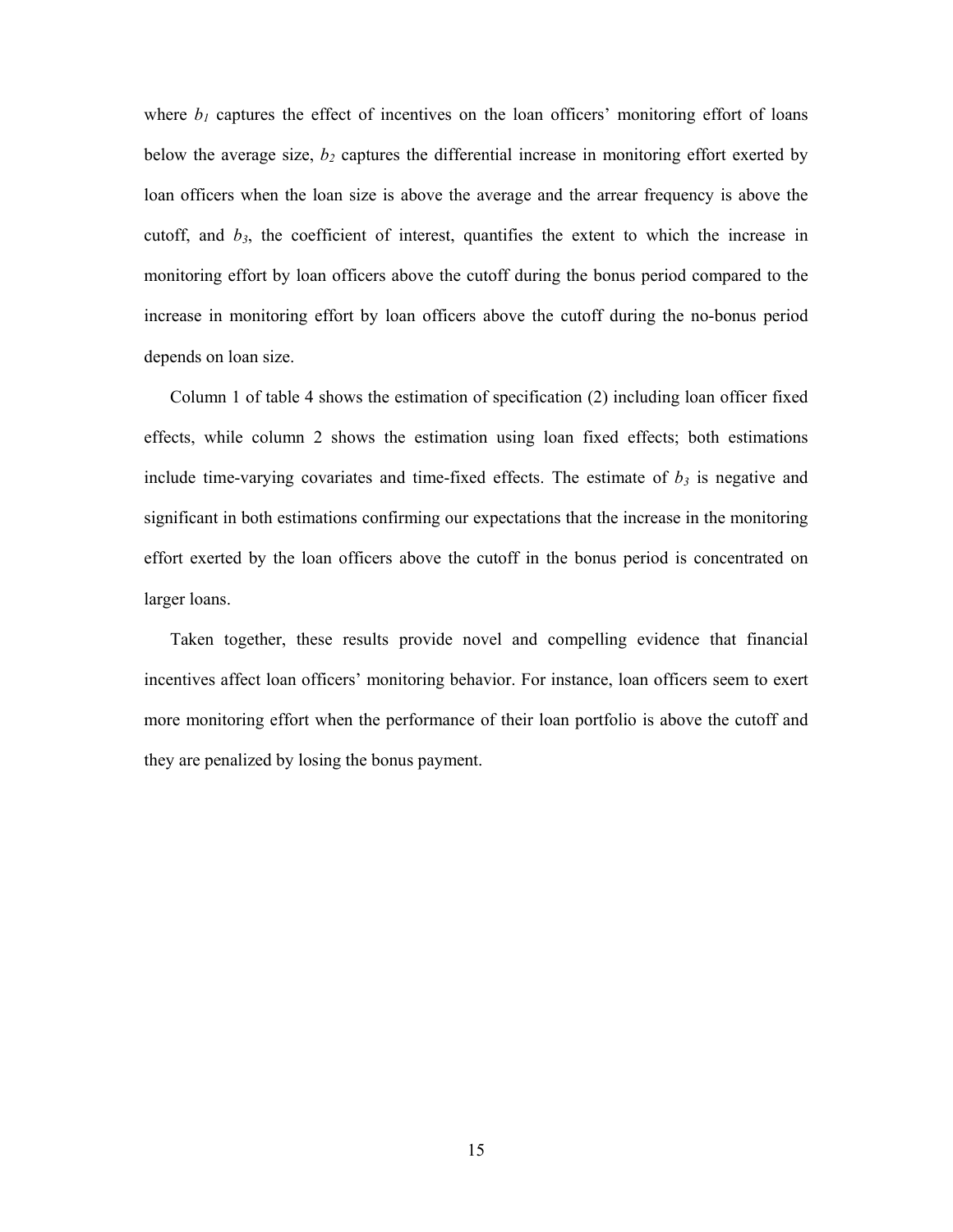#### **3.2 Loan origination effort**

We next check whether the additional monitoring effort of loan officers above the cutoff in arrears comes at the expense of the other two activities they typically perform: origination and screening. To the best of our knowledge, this is the first study that examines the effect of financial incentives on loan origination effort in a real-world setup where compensation is performance-dependent.<sup>8</sup>

 The data we use for this test are at the loan officer-month level and include 5,476 observations. We define loan origination effort *OriginationEffort<sub>it</sub>* as the ratio of the origination volume over the outstanding loan volume of loan officer *j* in month *t*. Similar to our analysis in specification (1), we test whether the increase (or decrease) in the effort exerted by the loan officer in this dimension--when he surpasses the cutoff during the bonus period--differs from the increase (or decrease) in the effort exerted when he surpasses the cutoff during the no-bonus period. We use an OLS specification and gradually include different sets of covariates and fixed effects to test the robustness of the results. The specification can be described as:

(3) *Original Original* 
$$
Effort_{jt} = \text{Area}rFrequency_{jt} + \text{AboveCutoff}_{jt} + \text{Bonus}_t + b_1^* \text{ AboveCutoff}_{jt}^* \text{Bonus}_t + \gamma_{jt} + a_j + a_{bt} + e_{jt}
$$

where *ArrearFrequency<sub>it</sub>* is the volume of loans in arrears for more than 30 days as a fraction of the total volume of loan in the portfolio of loan officer *j* in month *t*. The parameter of interest  $b_1$ , measures the effect of financial incentives on loan origination effort. The parameter  $\gamma_{it}$  captures loan officer experience measured as the number of loan applications handled by loan officer *j* until month *t*. To further control for loan officer heterogeneity like differences in skills or ability we include a loan officer fixed effects *aj*. Finally, we include a

<sup>&</sup>lt;sup>8</sup> Heider and Inderst (2012) develop a theoretical framework that analyzes the effect of competition on loan origination effort. Agarwal and Ben-David (2012) analyze how financial incentives impact generated loan volume, but the incentive scheme studied by them differs in a fundamental way. In their setup, incentives are based on loan volume only and are independent of loan performance.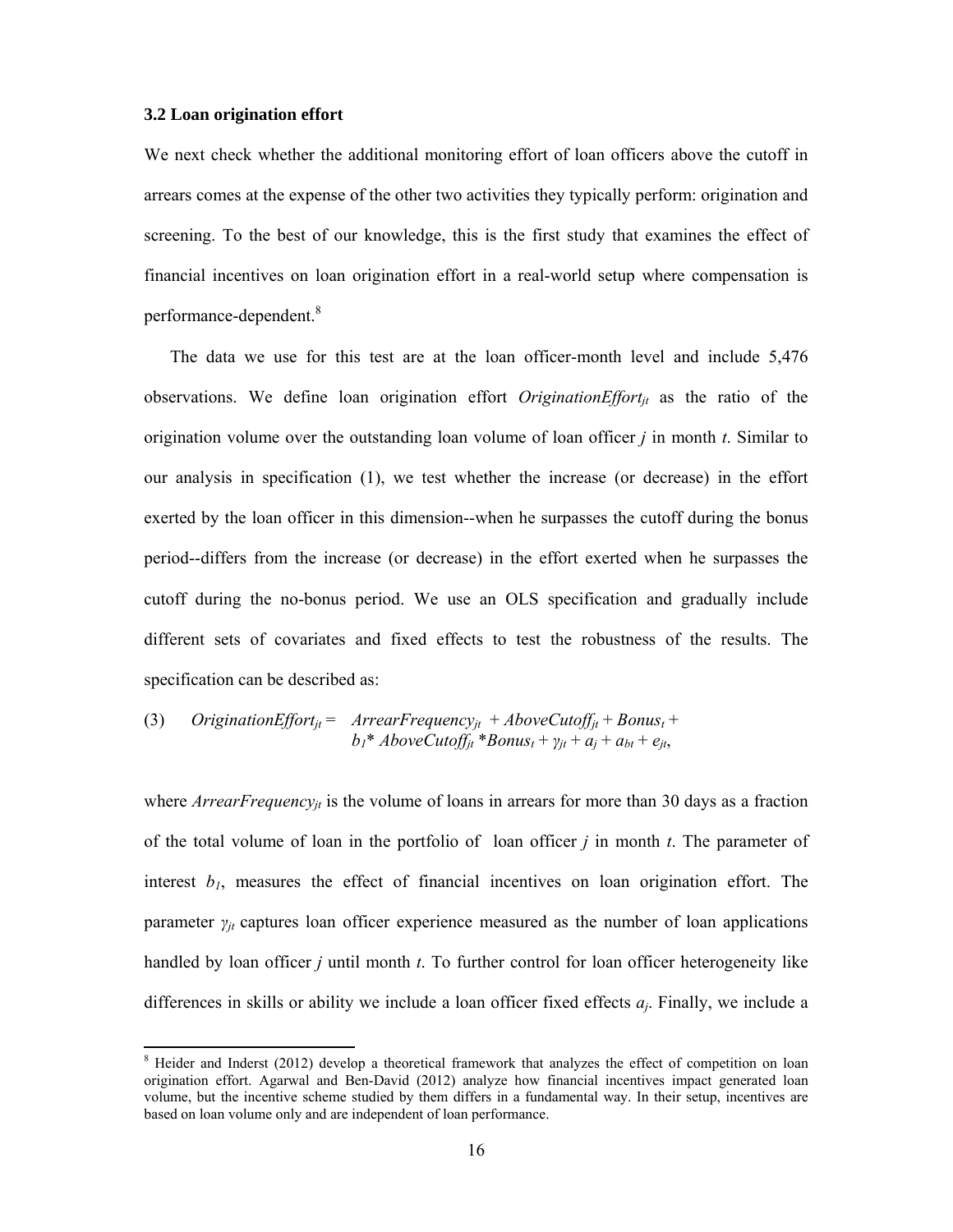branch-by-time fixed effects *abt* to control for time variant determinants of loan origination at the branch level such as regional changes in loan demand.

 Table 5 presents the OLS estimation of specification (3). Column 1 only controls for loan officer experience. The negative value of  $b<sub>1</sub>$  suggests that the loan officers who surpass the cutoff point during the bonus period reduce their loan origination effort compared to the loan officers who surpass the cutoff point during the no-bonus period. This result is both statistically and economically significant as the point estimate of 13.34 percent represents a difference of 0.78 standard deviations.

Columns 2 and 3 show similar results for  $b<sub>l</sub>$  when we add month-fixed effects, and loan officer fixed effects. Importantly, column 4 also shows significant results – albeit of somewhat smaller magnitude – when we add branch-by-time fixed effects. The results in column 4 are important because they address concerns that loan officer characteristics or regional changes in loan demand may be driving the findings, but this does not seem to be the case.

#### **3.3 Quality of selected loans**

To better understand the impact of financial incentives on loan origination, we study if loan officers surpassing the cutoff during the bonus period change the quality of their originated loans, and we test if this change in quality is different for loan officers surpassing the cutoff during the no-bonus period. Specifically, we would like to understand whether loan officers surpassing the cutoff during the bonus period increase the average quality but decrease the number of new loans. Such changes would be an indication of a cherry picking behavior. For instance, given the time constraints associated with increasing monitoring, loan officers might need to reduce the number of originated loans. During the bonus period it would be natural, given the structure of the compensation plan, to focus on the highest quality loans that might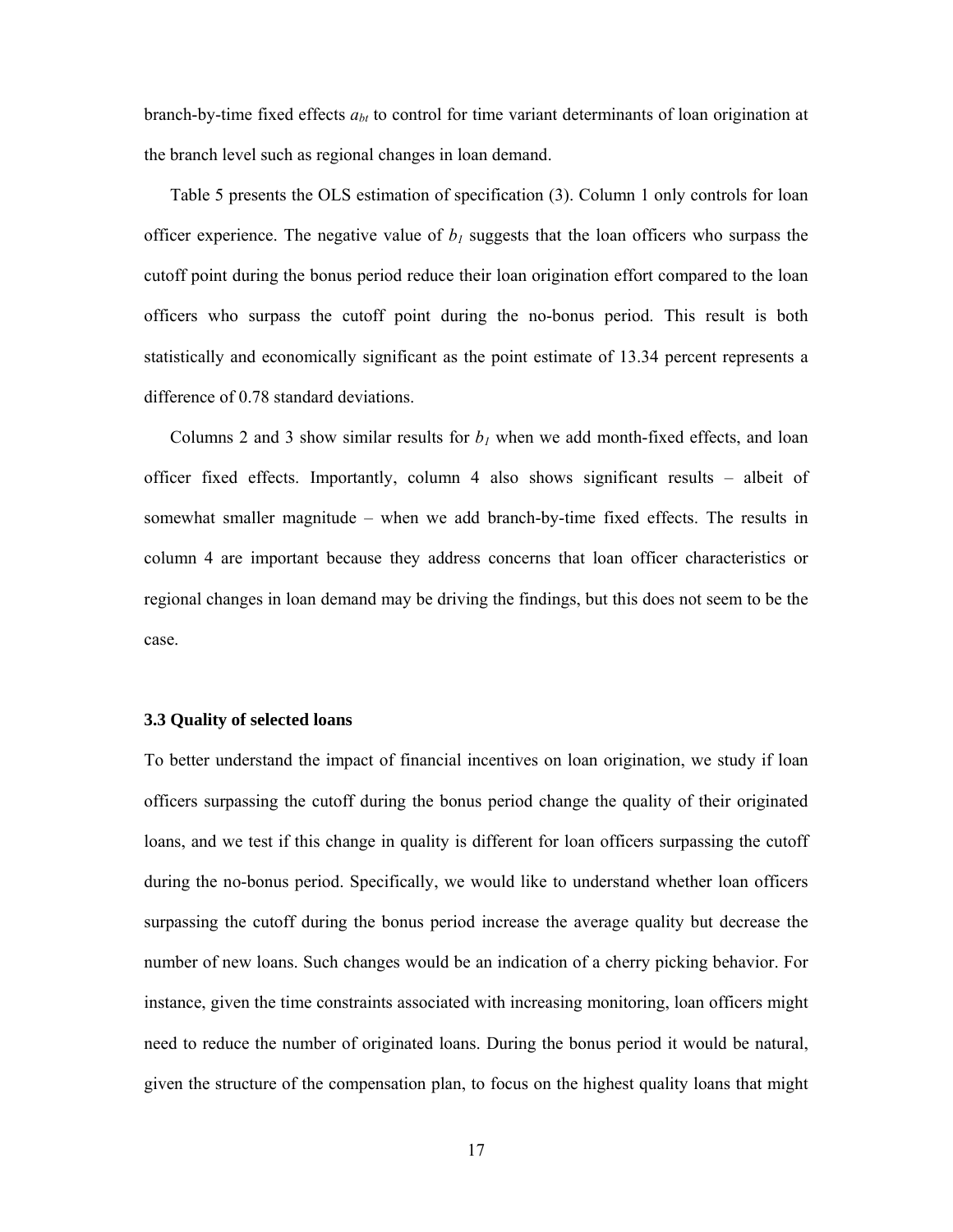push down future arrear frequencies below the cutoff value. To study this potential consequence we develop a statistical model that predicts the ex-ante credit quality of selected loan applications, and we use the predicted credit quality as the dependent variable in a regression analysis.

 Our credit quality measure is constructed using information available to the loan officer at the time of the loan origination. If such borrower-specific observable characteristics have predictive power of future performance, then loan officers may be able to select higher quality "cherry pick" clients, at least based on these variables (but potentially on many other unobservable variables).

 Characteristics which are observable (or easily verifiable) for loan officers at the time of the loan origination are the business sector of the borrower, applied loan amount, number of employees, leverage, total assets, cash over total assets, applied loan amount over total assets, whether the client has an account at the bank, whether the client has ever applied for a loan at the bank, the juridical form, and yearly country-specific macroeconomic variables like GDP, inflation and unemployment rate. Macroeconomic variables are extracted from the World Bank webpage and are lagged in one year.

 We estimate an out-of-sample logit regression to explain the observed arrears of more than 30 days for loans issued during the sample period. We re-calibrate the model on a yearly basis to include the most recent historical information. For example, in 2003 we include all the information from 1996 to 2002; in 2004, we include all the information from 1996 to 2003, etc. Then we use the coefficients obtained from these regressions to estimate each borrower's ex-ante probability of default (PD henceforth). <sup>9</sup> The estimated PDs are used as the dependent variable in the following specification:

(4)  $PD_i = ArrearFrequency_{it} + AboveCutoff_{it} + Bonus_t +$ 

<sup>&</sup>lt;sup>9</sup> For brevity the results of the logit estimation are not shown in the paper but they are available upon request.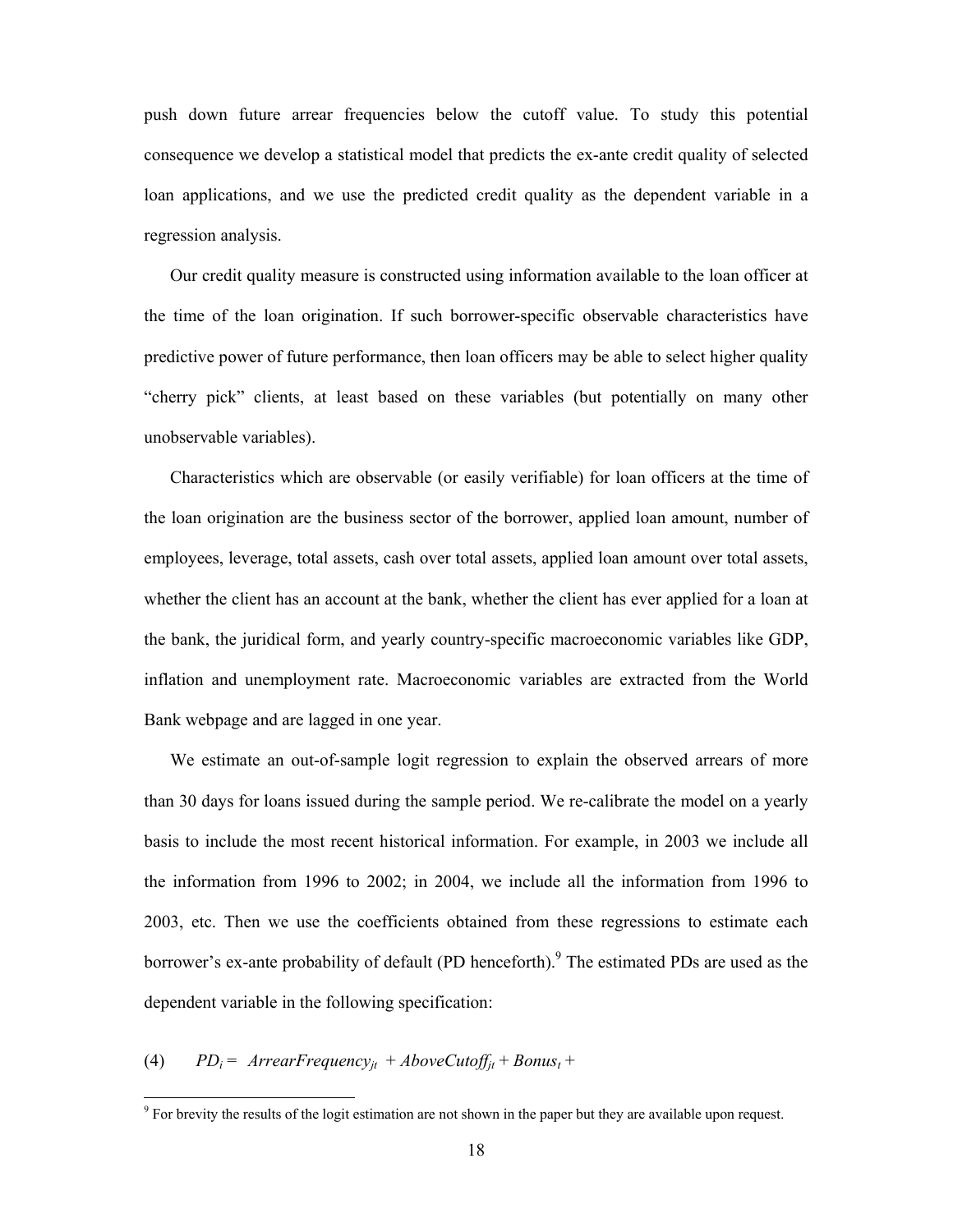## $b_1^*$  *AboveCutoff<sub>jt</sub>* \**Bonus<sub>t</sub>* +  $a_t$  +  $a_j$  +  $x_{ijt}$  +  $e_{jt}$

In this model,  $PD_i$  is the estimated one-year ex-ante PD of borrower *i* and  $x_{ijt}$  is a vector of covariates including loan-application level covariates of Table A2 of the appendix, but excluding the covariates used for the PD prediction model.

 Table 6 presents the OLS estimation of specification (4). We find negative and highly significant estimates for  $b<sub>l</sub>$  in all three specifications. Column (3), for instance, which includes loan officers fixed effects, shows that the ex-ante PD of new borrowers is 0.51 percent lower when a loan officer is above the cutoff value during the bonus period. This represents a reduction in the unconditional ex-ante PD of about 0.2 standard deviations. These findings suggest that loan officers above the cutoff originate ex-ante better loan applications than loan officers below the cutoff value in the bonus period vis-à-vis the same comparison in the no-bonus period.

#### **3.4 Rejection Rates**

Finally, we study the impact of financial incentives on loan officers' rejection rates using the sample of all 55,946 loan applications. We estimate the following specification using an OLS estimation as before:

(5) RejectionRate<sub>i</sub> = 
$$
ArrearFrequency_{jt} + AboveCutoff_{jt} + Bonus_t + b_1 * AboveCutoff_{jt}
$$
  
\* $Bonus_t + a_t + a_j + x_{ijt} + e_{jt}$ ,

where *RejectionRate<sub>i</sub>* is a binary variable that takes the value of one if a loan application is rejected and zero otherwise. *xijt* is a vector of covariates including all loan-application level covariates of Table A2 of the appendix (except the balance sheet information in the first three specifications as these variables are often missing for rejected loan applications). The coefficient of interest is still *b1*.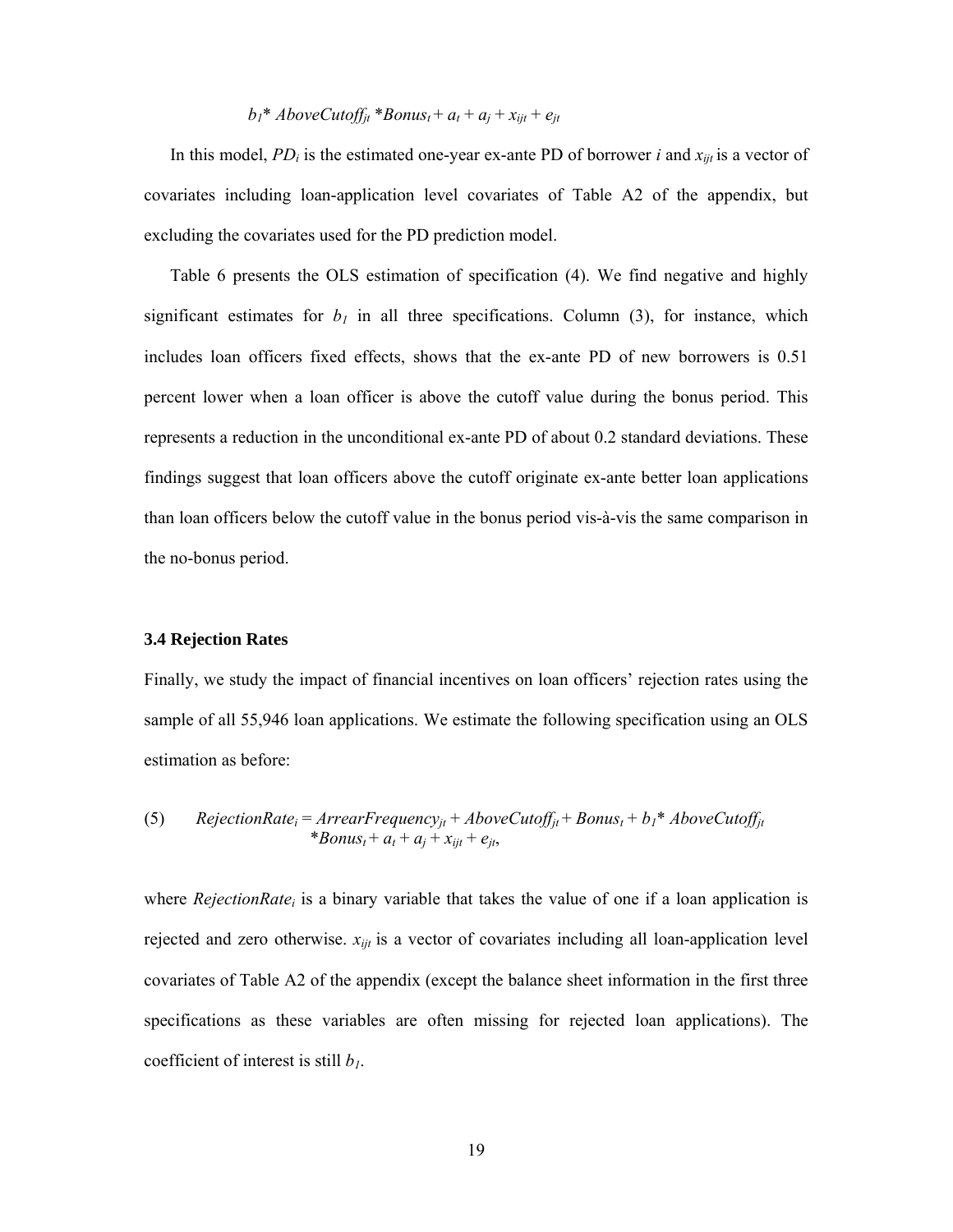Column 3 of table 7 presents the results for the most comprehensive specification. The gap in the rejection rate of applications above the cutoff and the rejection rates of applications below the cutoff presents a moderate difference between the bonus and the no-bonus period. In fact, rejections are comparatively lower for applications above the cutoff during the bonus period. The difference is 1.7 percent, represents 0.04 standard deviations of the unconditional rejection rate and is significant at the 10% level. In addition, column 5 analyzes the average time loan officers spent processing a loan application (measured in days). We find a negative coefficient of 0.7 days, which is not significantly different from zero, however.

 Taken together with the results in the loan origination and the loan quality subsections, these findings provide evidence that loan officers seem to engage in cherry picking by screening fewer but better quality borrowers, on average. Cherry picking may be based on observable or on unobservable borrower characteristics, but either way, it should improve loan performance. We examine this possibility below.

 All in all, our findings suggest that loan officers seem to rationally solve an optimization problem. For instance, loan officers above the cutoff point during the bonus period reduce the time they spend in loan origination and screening and allocate additional time to monitoring in an attempt to maximize the bonus payments.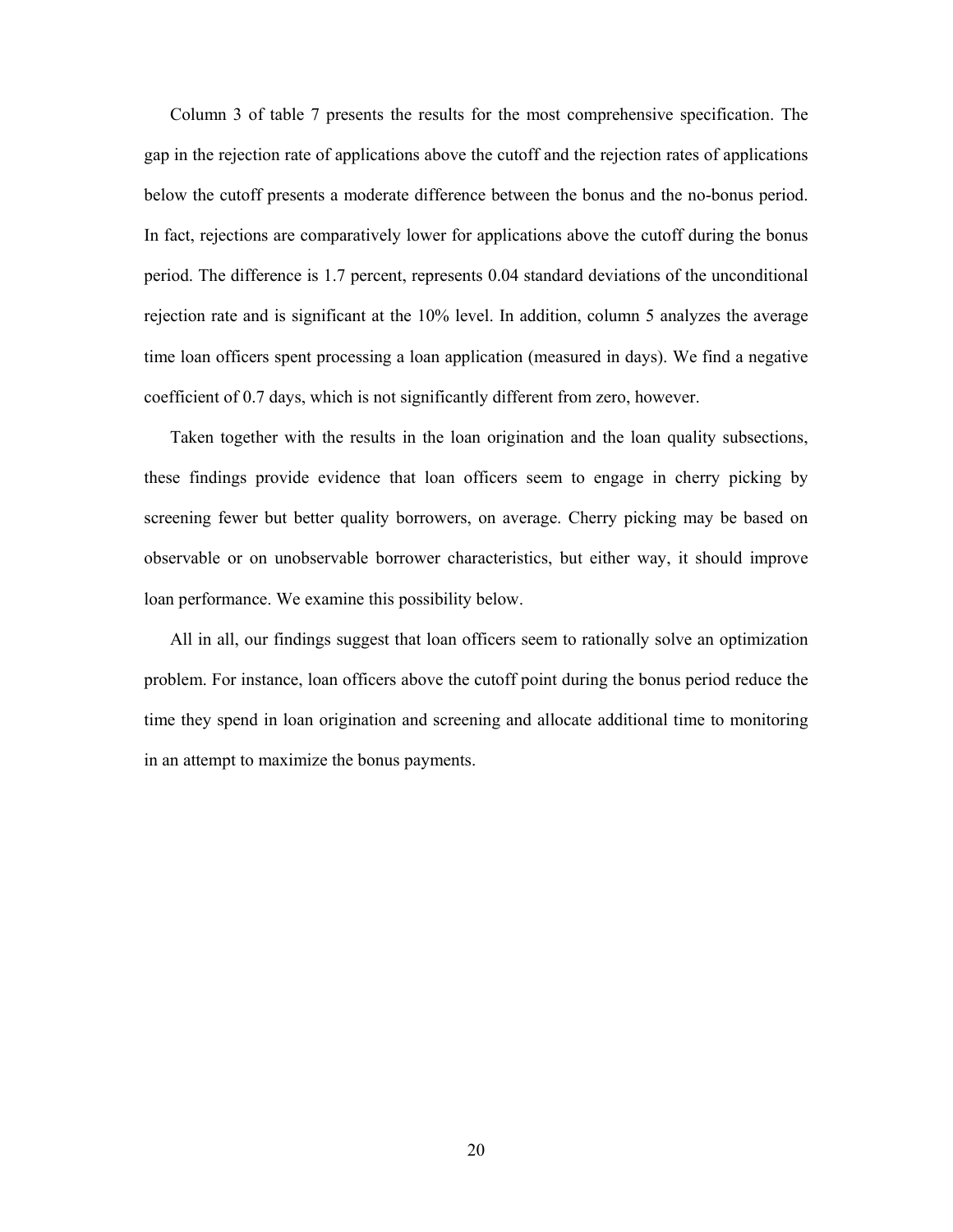## **3.5 Placebo tests**

In a difference-in-differences regression setup the identification is based on the assumption of a parallel trend over time. In our case this assumption would require that (in the absence of a compensation change) the difference between loan officers' behavior above and below the cutoff is constant over time; this condition would be violated, for example, if the pool of loan officers above and below the cutoff changes overtime.

 Our identification strategy relies on less stringent assumptions. By including loan officers fixed effects, we hold the loan officer constant and therefore we do not require that the pull of loan officers above and below the cutoff be similar over time; instead, we only require (in the absence of a modification to the compensation plan) the change in the loan officer behavior when he crosses the cutoff be constant over time. The non-linearity of the compensation plan relaxes the condition even more; for instance, given this non-linearity, we do not require that the change in the performance of the loan officer when he crosses the cutoff be constant over time; instead, we only need for the change not to be discontinuous. Both of these refinements make our identification strategy quite robust.

 Nonetheless, it is still possible, albeit unlikely, that other nonlinearities exist around the cutoff point that affect the behavior of the loan officer. To confirm that such nonlinearities are not present in the data we run a placebo test in which we repeat the estimations in the paper but we arbitrarily shift the date of the shock. For brevity we use only the preferred specifications for each dependent variable; monitoring effort (column 4 of Table 3's Panel B), loan origination (column 4 of Table 5), ex ante PD (column 3 of Table 6), and screening (column 3 of Table 7).

We run two separate placebo tests using all four outcome variables. First, we only focus on observations from the no-bonus period and assume that the change in compensation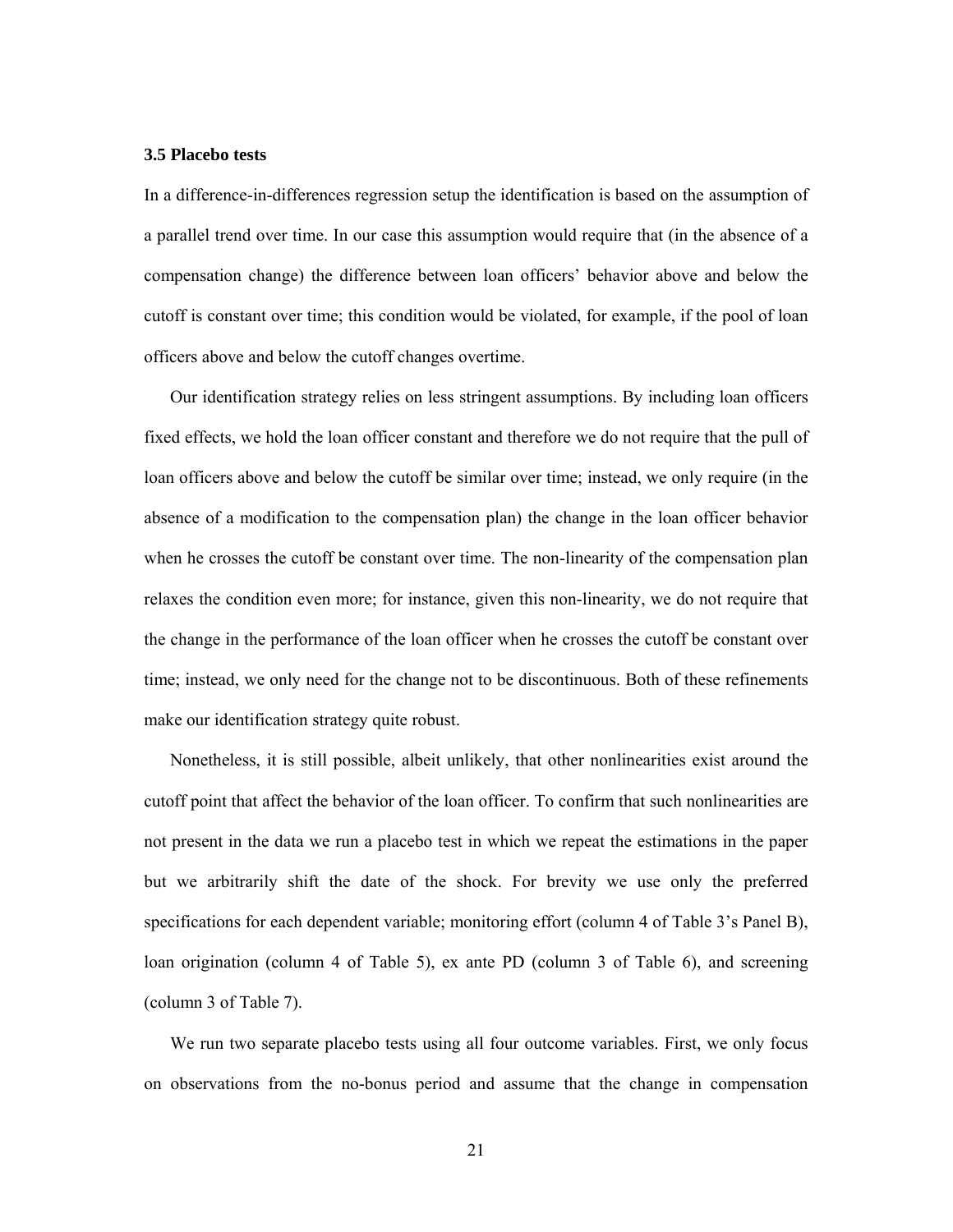structure was in the middle of the no-bonus period. Therefore the *bonus* placebo treatment variable equals one for observations from the first half of the no-bonus period and zero otherwise. As there was no change in the incentive compensation plan in the no-bonus period, we should not find any differential effect for being above or below the cutoff in the placebo test unless there are other nonlinear effects around the cutoff.

 Table 8 displays the results of the placebo test. None of the estimates, denoted as *AboveCutoff\*Bonus* in the table, are statistically different from zero except for the origination effort estimate, but even this parameter is barely significant at the 10 percent level and its magnitude is four times smaller compared to the real effect presented in table 5. These results confirm our expectation that there are no other non-lineal differential effects associated with being below or above the cutoff during the no-bonus period.

 In an unreported placebo test, we focus on observations from the bonus period only. Again, we split the bonus period into two sub-periods of approximately equal length and construct a placebo treatment variable (*bonus*) that takes the value of one if the observation is from the first half of the bonus period, and zero otherwise. We then re-estimate the regressions using the same four outcome variables. As expected, and similar to the first test, all the estimates for the placebo treatment dummies are also close to zero and are not statistically significant. These tests validate our identification assumption and suggest that we are indeed capturing the effect of the change of the incentive compensation structure.

#### **4. Implications on loan performance and other loan contract terms**

## **4.1 Loan performance**

Our results so far provide evidence that loan officers above the cutoff in the bonus period exert more monitoring effort and engage in cherry picking in an attempt to maximize wage payments. If a loan officer exerts more monitoring effort on the pre-existing loans and selects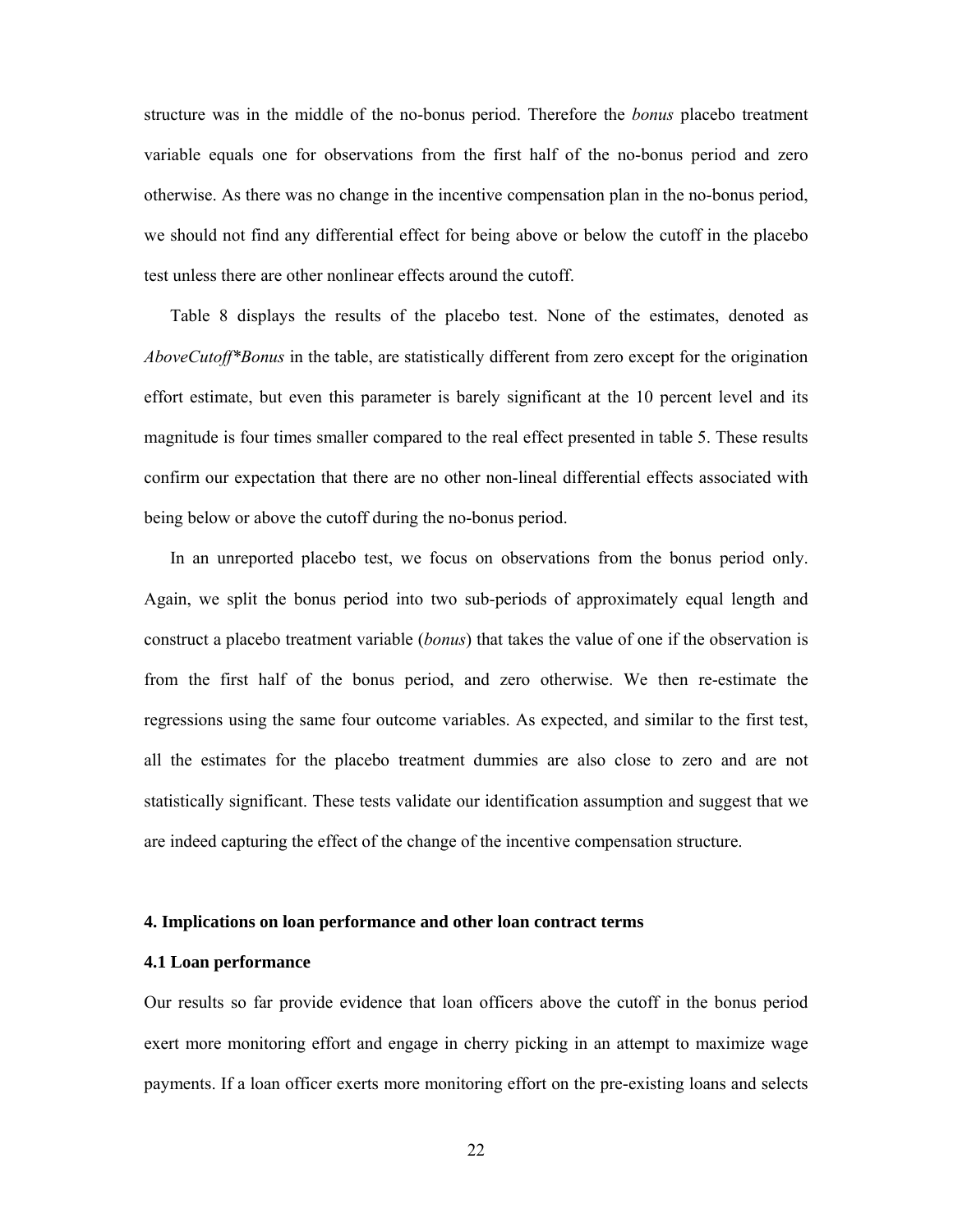better borrowers when she is above the cutoff, then the loans issued when she is above the cutoff during the bonus period should outperform other loans. We test this implication using the sub-sample of all approved loans, and their observed arrears of more than 30 days during a window of period of six months as the dependent variable. Importantly, we do not use loans for which the six month period overlaps the bonus and the no-bonus periods because in these cases it is not clear under which incentive scheme the loan performance changed.

 Table 9 shows that the likelihood of a borrower being in arrears for more than 30 days within the first six months after the loan was granted is significantly lower when the issuing loan officer was above the cutoff during the bonus period, as indicated by the negative and significant coefficient of *AboveCutoff\*Bonus*. This result holds when we include month fixed effects (column 2) and loan officer fixed effects (column 3). Columns (4) and (5) change the performance window to four and eight months, and finds similar but not statistically significant results.

 Taken together, these results suggest that the performance of loans issued when the loan officers are above the cutoff value in the bonus period are of better quality compared to similar loans issued during the period without variable incentives. In this particular test we are, however, not able to disentangle whether the improvement in loan performance stems from cherry picking, changes in screening standards, increased monitoring effort, or a combination of them.

#### **4.2 Loan contract outcomes**

Besides changing the effort exerted in loan monitoring, origination, or screening, loan officers can also adjust loan contract terms in order to increase the likelihood of receiving a bonus payment. As a final test, we analyze whether loan officers use their discretion to change important loan contract characteristics. Specifically, we study if they modify the interest rate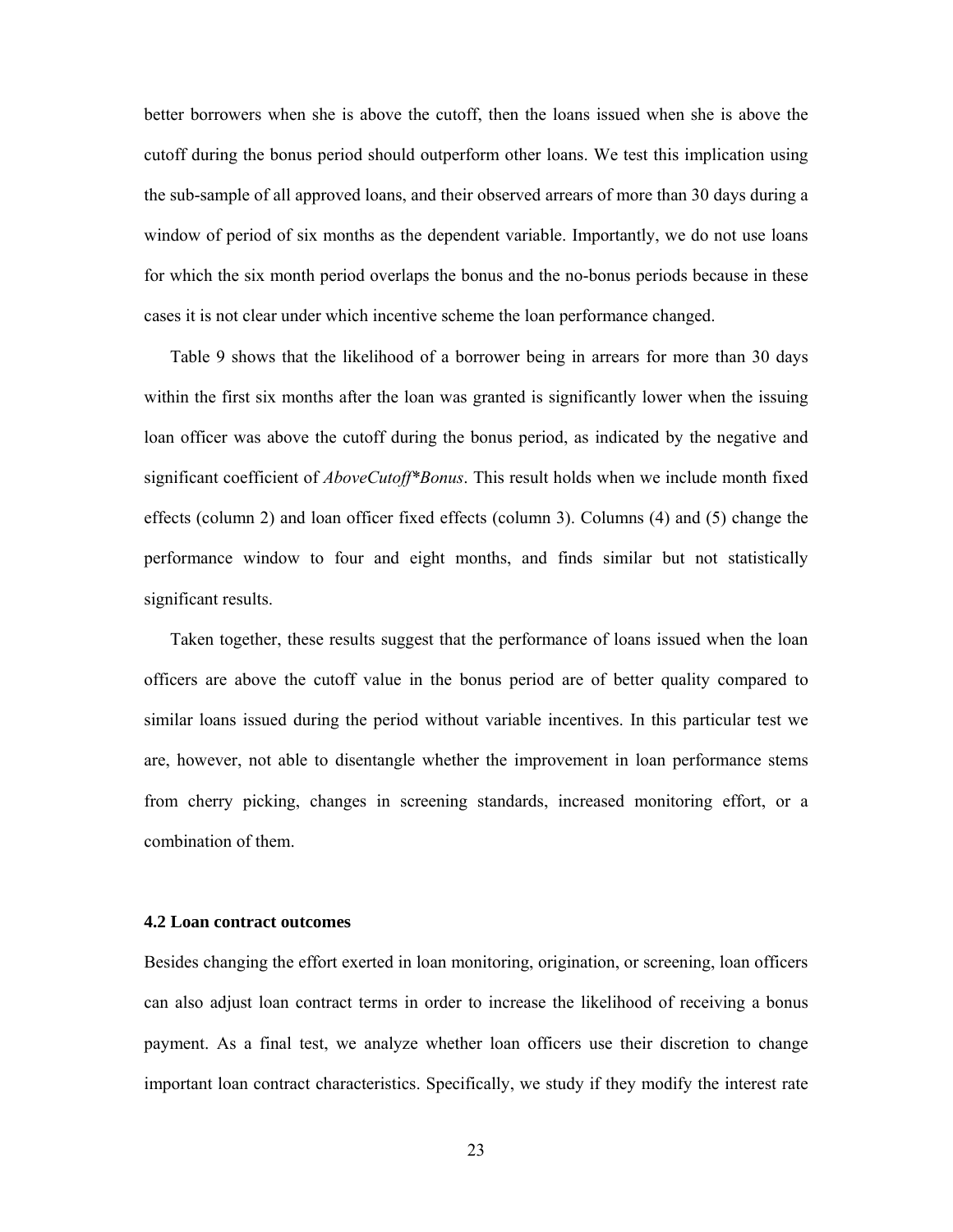of the loan contract, the approved loan amount, the approved share defined as the approved loan amount over the applied loan amount, and the loan maturity in days. For measurement purposes we use the replace loan amount and maturity with their natural logs.

 As this analysis is performed at the loan-level, the most comprehensive specification includes covariates, time fixed effects and loan officer fixed effects.<sup>10</sup> The effect of incentivebased compensation plans on loan terms is obtained using specification (5) with one of the aforementioned loan contract characteristics as dependent variables. We can only use approved loans for these analyses yielding an estimation sample of 43,063 approved loans.

 Table 10 presents the OLS estimation of these specifications. We do not find significant changes in interest rates, loan amounts or loan maturity since the coefficient of interest, *AboveCutoff\*Bonus*, is never significant.<sup>11</sup> However, we find that loan officers increase the approved share, i.e. they react more favorably to the loan size requests of borrowers that get loans during the bonus period and when the loan officers' arrear frequencies are above the cutoff value. This finding is consistent with the cherry picking hypothesis; when loan officers are above the cutoff during the bonus period they process loans for the very best clients who, compared to the average client, seem to get loan amounts that are much closer to their requested amount.

#### **5. Conclusion**

The ongoing debate about the role that loan officers and loan originators played in the recent financial crises has spurred an increased interest in studying the main drivers of their behavior. Our study contributes to this area of research in important ways; we provide novel

<sup>&</sup>lt;sup>10</sup> We do not use the respective covariate as explanatory variable in case we use it as dependent variable. For instance, when we analyze the loan amount, we do not include the applied loan amount as explanatory variable.

<sup>&</sup>lt;sup>11</sup> This result stands in contrast to the findings in Agarwal and Ben-David (2012), but may be explained by the use of a fundamentally different incentive scheme in their work. However the result is consistent with the findings in Drexler and Schoar (2013), who find that loan officer adjust lending by cutting credit rather than adjusting the terms of the loans.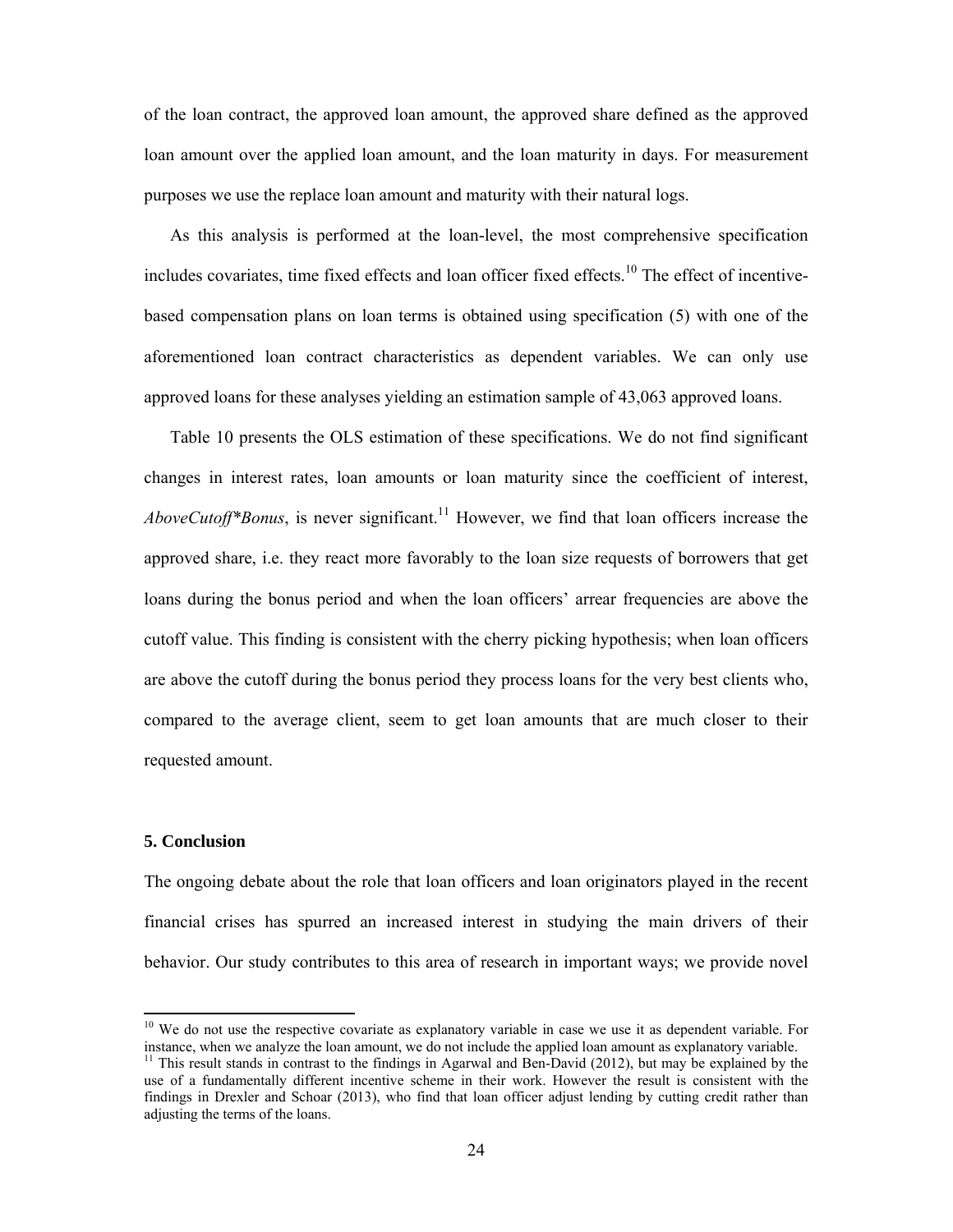results about the effect of financial incentives on the three major dimensions of the loan officers' job including loan origination, screening and monitoring. Furthermore, to the best of our knowledge, we are the first to show how loan officers' compensation plans can affect the effort exerted in monitoring the borrower's performance. This dimension has been ignored in previous work that has focused mostly on screening, although the omission of monitoring in the analysis may lead to an overstatement of the estimated impact of other dimensions.

 We study the behavior of loan officers at a large international bank before and after the abolition of a performance-based compensation plan. What makes this setup special is that the original compensation plan is highly non-lineal. In particular, it rewards the loan officer with a bonus that increases monotonically with the loan volume as long as the proportion of the portfolio in arrears is below three percent, but is cancelled when the proportion of the portfolio in arrears surpasses that limit.

 Our results indicate that when loan officers have an underperforming portfolio that leads to the cancellation of the bonus, they allocate more time to monitoring and reduce the time allocated to loan origination. This behavior seems to be effective because by increasing monitoring loan officers are able to increase borrowers' repayment rate and recover their eligibility for the bonus. The increase in the monitoring effort is concentrated on larger loans, which seems rational given that the portfolio in arrears is estimated as a volume weighted average of the arrears of each loan.

 The results also suggest that loan officers have a pecking order and renew loans only for the very best clients if there are time constraints. The selected borrowers are not only of higher quality, based on observable characteristics at the time the new loan is issued, but they also present better ex-post performance.

 Our findings allow us to make the general causal claim that adequate financial incentive structures for loan officers (for example the one described in the paper) are effective in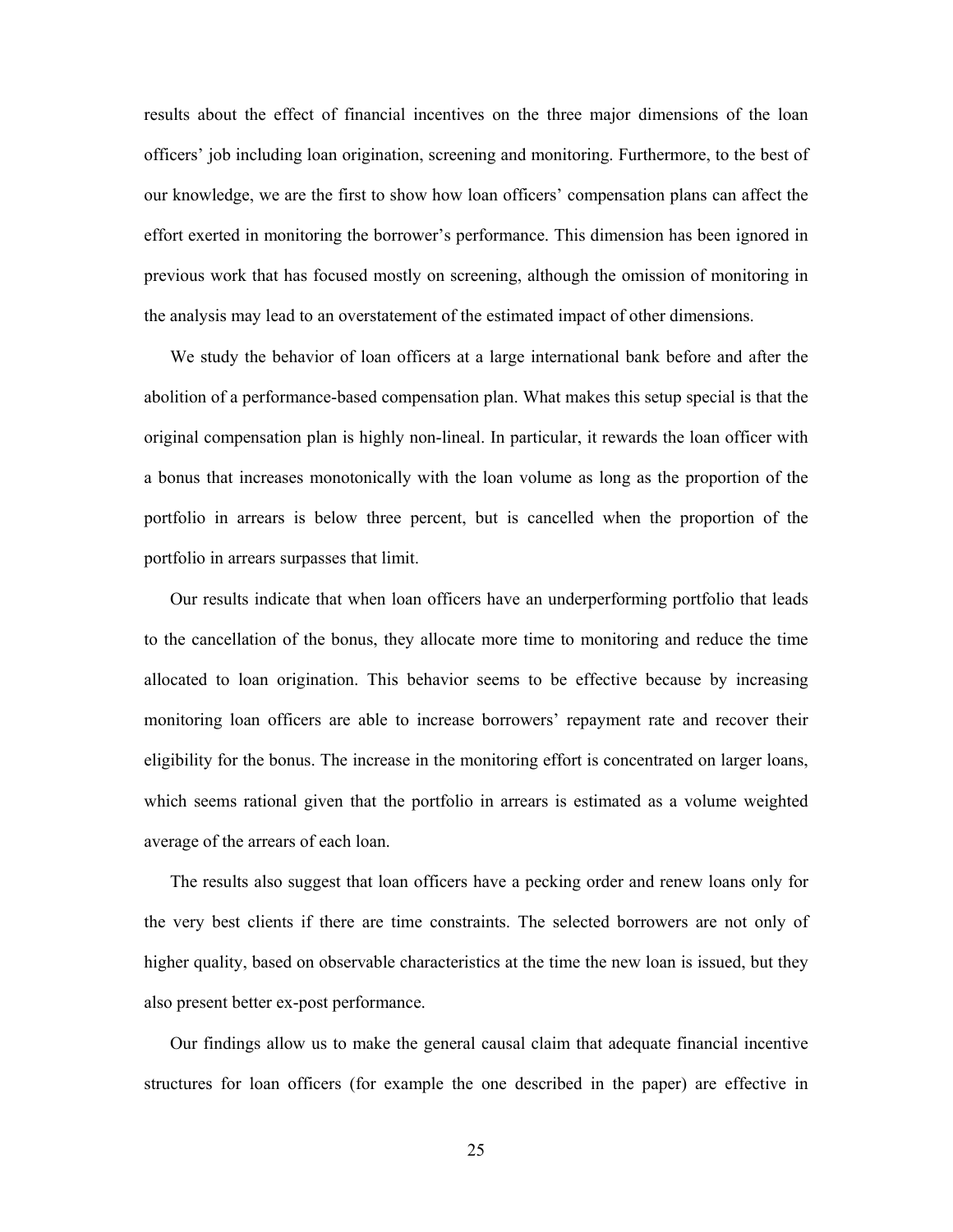improving loan quality. However, estimating the efficiency of these financial incentive plans from the perspective of the bank requires more information than is currently available.

 The detailed analyses we are able to perform given our rich dataset helps to better understand not only how loan performance improves after a change in financial incentives, but also how loan officers reallocate their time in order to improve the loans' performance. This is an important result for researchers and practitioners alike that might contribute to the debate about optimal compensation schemes for loan officers and similar agents in financial institutions, as well as the debate about the implications of increasing governmental regulations on financial institutions' compensation structures.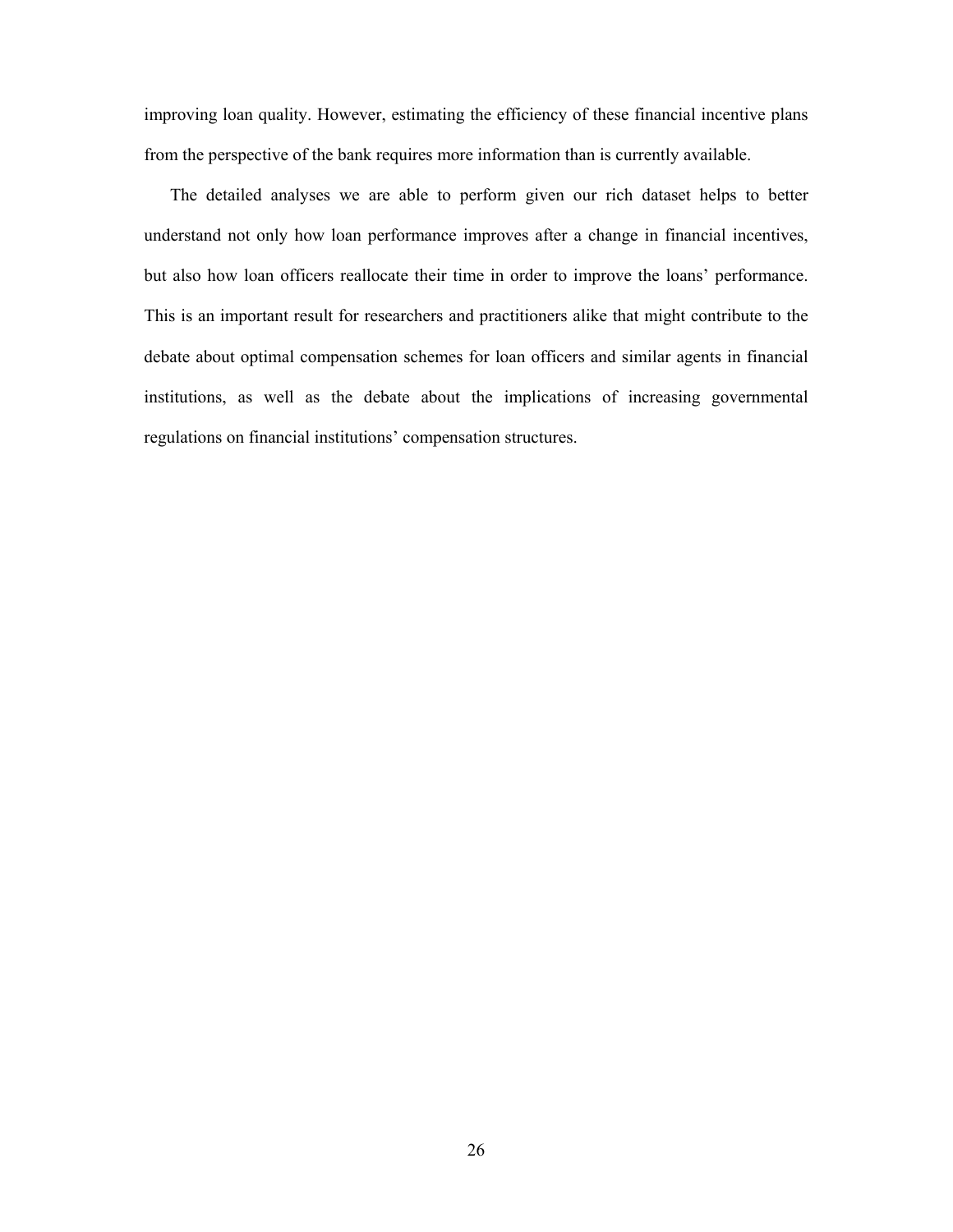### **References**

Agarwal, S., Ben-David, I., 2012, Do Loan Officers' Incentives Lead to Lax Lending Standards?, Working Paper.

Baker, G., Jensen, M., Murphy, K., 1998, Compensation and Incentives: Practice vs. Theory, *Journal of Finance* 43, 593-616.

Balachandran, S., Kogut, B., Harnal, H., 2011, Did Executive Compensation Encourage Extreme Risk-Taking in Financial Institutions?, Working Paper Columbia University.

Bandiera, O., Barankay, I., Rasul, I., 2007, Incentives for Managers and Inequality among Workers: Evidence from a Firm-Level Experiment, *Quarterly Journal of Economics* 122, 729- 773.

Bandiera, O., Barankay, I., Rasul, I., 2009, Social Connections and Incentives in the Workplace: Evidence from Personnel Data, *Econometrica* 77, 1047-1094.

Bandiera, O., Barankay, I., Rasul, I., 2013, Team Incentives: Evidence from a Field Experiment, *Journal of the European Economic Association* 11, 1079-1114.

Bebchuk, L., Spamann, H., 2010, Regulating Bankers' Pay, *Georgetown Law Journal* 98, 247-287.

Beck, T., Behr, P., Madestam, A., 2012, Sex and Credit: Is There a Gender Bias in Lending?, Working Paper Tilburg University and IGIER Bocconi University.

Beck, T., Behr, P., Guettler, A., 2013, Gender and Banking: Are Women Better Loan Officers?, *Review of Finance* 17, 1279-1321.

Berg, T., Puri, M., Rocholl, J., 2012, Loan officer incentives and the limits of hard information, Working Paper.

Bolton, P., Mehran, H., Shapiro, J., 2010, Executive Compensation and Risk-Taking, Working Paper Federal Reserve Bank of New York.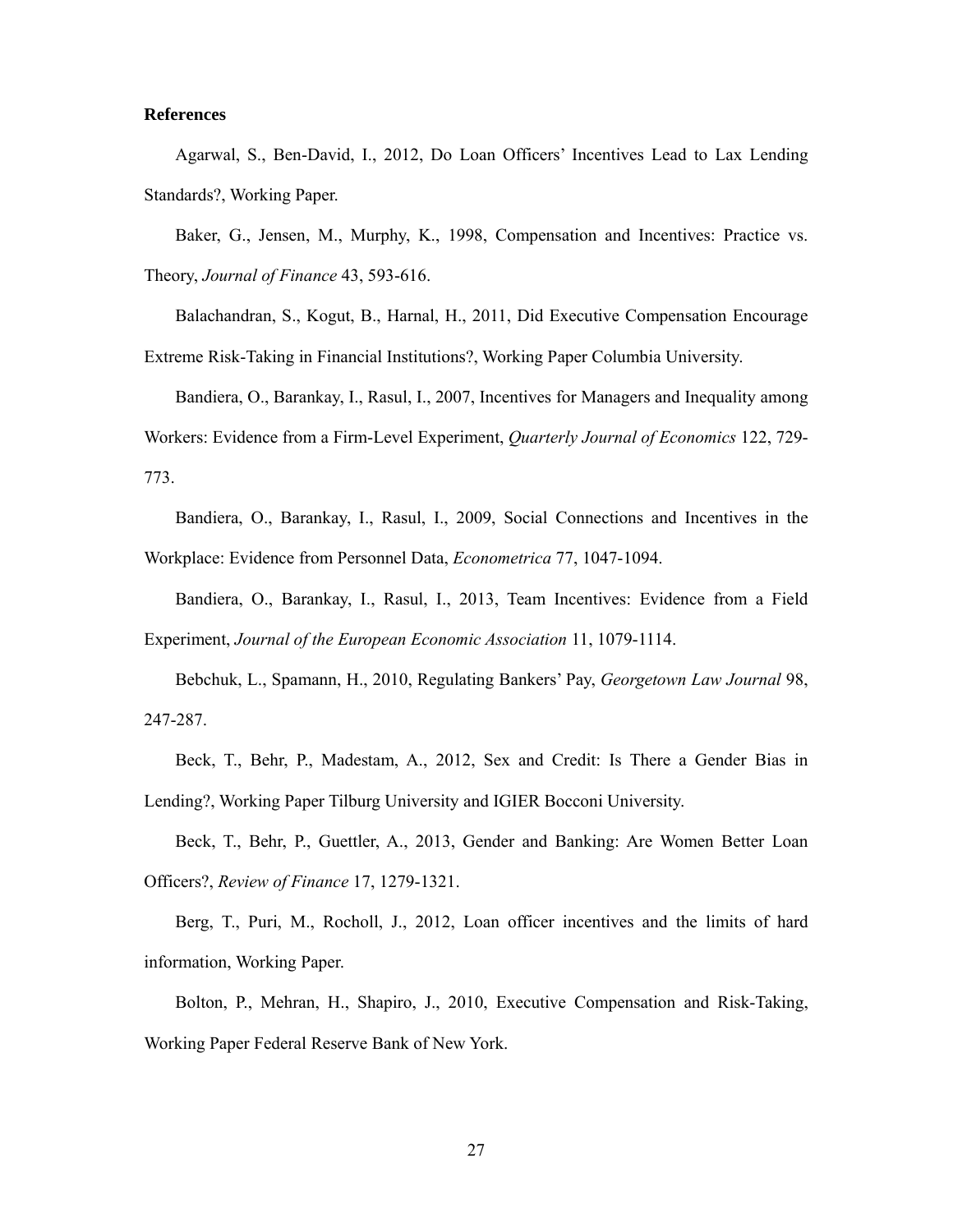Cole, S., Kanz, M., Klapper, L., 2012, Incentivizing Calculated Risk Taking: Evidence from a Series of Experiments with Commercial Bank Loan Officers. Working Paper, Harvard University / World Bank.

Diamond, D., 1984, Financial Intermediation and Delegated Monitoring, *Review of Economic Studies* 51, 393-414.

Drexler, A., Schoar, A., 2013, Do Relationships Matter? Evidence from Loan Officer Turnover, Working Paper.

Fahlenbrach, R., Stulz, R., 2011, Bank CEO Incentives and the Credit Crisis, *Journal of Financial Economics* 99, 11-26.

Heider, F., Inderst, R., 2012, Loan Prospecting, *Review of Financial Studies* 25, 2381- 2415.

Hertzberg, A., Liberti, J.M., Paravisini, D., 2010, Information and Incentives Inside the Firm: Evidence from Loan Officer Rotation, *Journal of Finance* 65, 795-828.

Jensen, M., Murphy, K., 1990, Performance Pay and Top-Management Incentives, *Journal of Political Economy* 98, 225-264.

Kremer, M., Kaur, S., Mullainathan, S., 2010, Self-Control at Work: Evidence from a Field Experiment, Working Paper Harvard University.

Lazear, E.P., 2000, Performance Pay and Productivity, *American Economic Review* 90, 1346-1361.

Liberti, J.M., Mian, A., 2009, The Effect of Hierarchies on Information Use, *Review of Financial Studies* 22, 4057-4090.

Qian, J., Strahan, P.E., Yang, Z., 2011, The Impact of Incentives and Communication Costs on Information Production: Evidence from Bank Lending, Working Paper Boston College.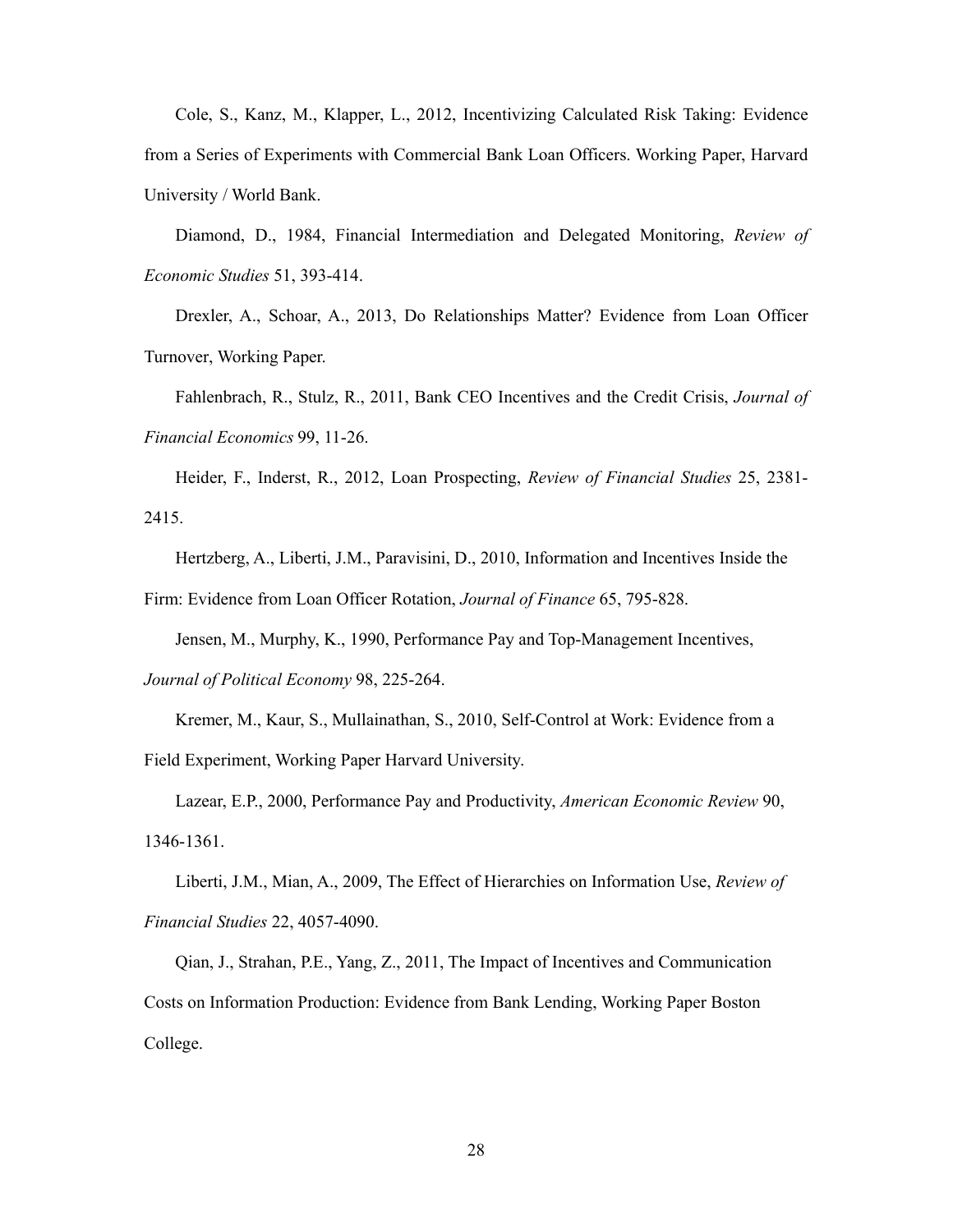## **Table 1: Loan officer selection**

This table tests for loan officer selection. We compare the characteristics of loan officers who left the lender before the variable compensation plan was replaced, group (I), with loan officers who stayed, group (II). Only the latter group is included in our DD estimations below. Loan officers who leave the lender are more experienced than loan officers who stay. We thus form a third group, (III), including an experience-matched group of loan officers who stay at the bank. We compare the average of several characteristics of loan officers in the period of January 2003 to October 2004 where the variable compensation plan was still in place. *Loan officer experience* refers to the number of loan applications that were already being handled by a loan officer in the bonus period. *ArrearFrequency* is a loan officer's average loan portfolio arrear frequency in the bonus period. *AboveCutoff* is a dummy variable that takes the value of one if the arrear frequency of a loan officer was above the cutoff value of 3 percent in month *t* and zero otherwise. Colum 4 shows the differences between loan officers who left the lender and loan officers who stayed at the bank. Column 5 shows the differences between the loan officers who left the lender and a group of loan officers with similar experience who stayed at the bank (top 3 experience deciles). Statistical inference based on standard t-tests. \*,\*\*,\*\*\* indicates significance at the 10, 5, and 1 percent level, respectively.

|                         | Loan officer type |             |                                 | Differences |             |  |
|-------------------------|-------------------|-------------|---------------------------------|-------------|-------------|--|
|                         | $(I)$ Left        | (II) Staved | (III) Stayed<br>High experience | (I) - (II)  | (I) - (III) |  |
| Loan officer experience | 156.58            | 56.20       | 155.15                          | $100.38***$ | 1.4345      |  |
| ArrearFrequency         | 0.0038            | 0.0046      | 0.0043                          | $-0.0008$   | $-0.0005$   |  |
| AboveCutoff             | 0.0168            | 0.0245      | 0.0315                          | $-0.0077$   | $-0.0147$   |  |
| N                       | 28                | 240         | 72                              |             |             |  |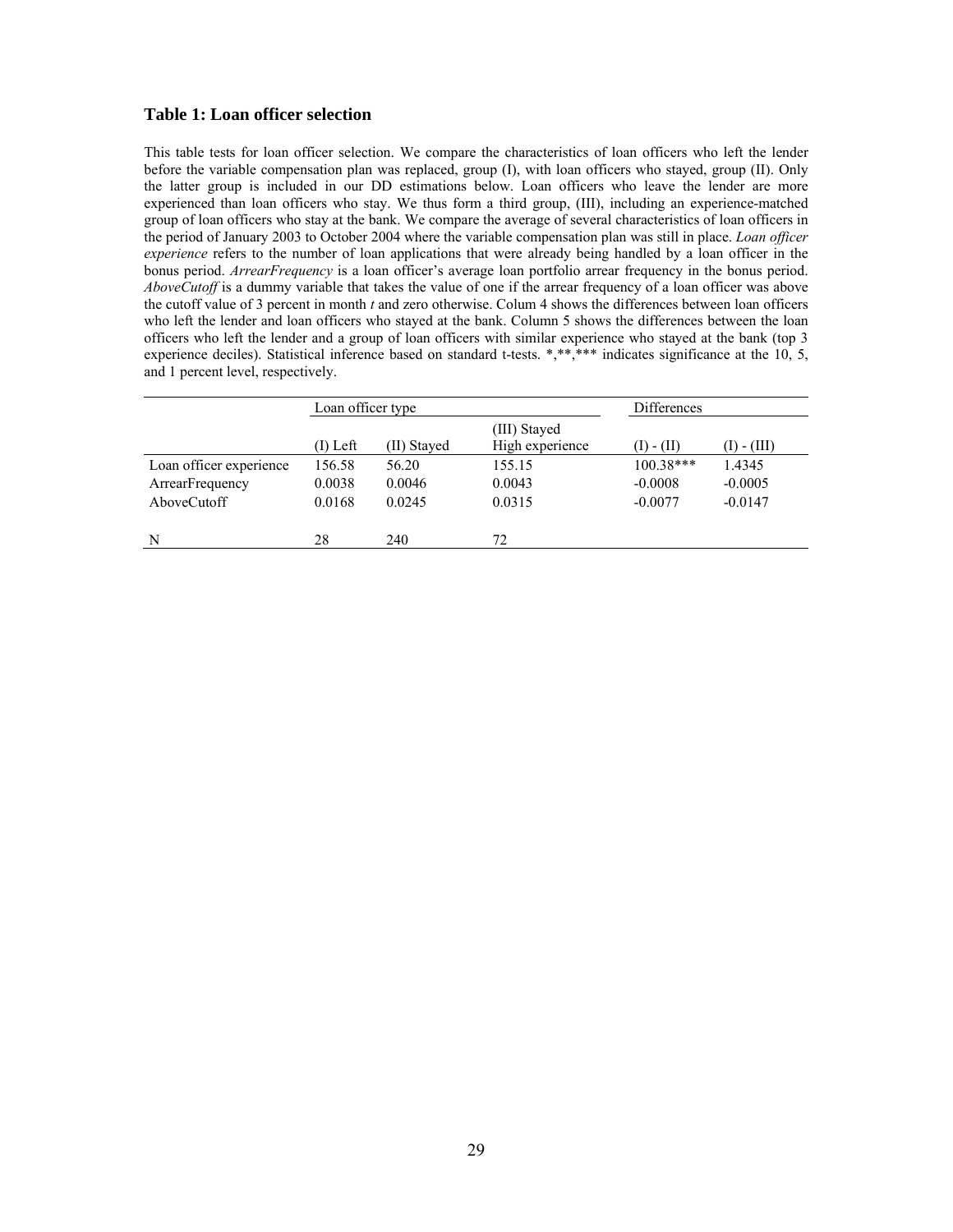## **Table 2: Monitoring – Descriptive statistics**

This table shows descriptive statistics for the variables used in the monitoring analysis. The data are at the loanmonth level. The first row shows the dependent variable, Δ*Arrears*30*t*, which takes the value of 1 if the loan was not in arrears in the previous month but is in arrears in the current month; it takes the value of 0 if there was no change in the arrear status, and it takes the value -1 if the loan was in arrears in the previous month but is not in arrears in the current month. Rows two to four present time-variant loan officer characteristics. *ArrearFrequencyt-*1 is the loan officer's average loan portfolio arrear frequency in the previous month. *Loan officer experience<sub>t</sub>* is the number of loan applications handled until date *t*. *Number of outstanding loans*<sub>*i*</sub> is the loan officer's number of outstanding loans at date t, which we use as a proxy for the loan officer's work load. The last two rows present time-variant loan characteristics. *Outstanding amount*, is the loan's outstanding amount in Euro, while *Remaining maturity<sub>t</sub>* is the remaining loan maturity in months.

| Variable                        | Mean   | N       | Std dev | Min          | p25    | p50    | p75    | Max       |
|---------------------------------|--------|---------|---------|--------------|--------|--------|--------|-----------|
| $\Delta$ Arrears30 <sub>t</sub> | 0.0013 | 486,555 | 0.0478  | $-1.0000$    | 0.0000 | 0.0000 | 0.0000 | 1.0000    |
|                                 |        |         |         |              |        |        |        |           |
| Loan officer characteristics    |        |         |         |              |        |        |        |           |
| ArrearFrequency $_{t-1}$        | 0.0076 | 486,555 | 0.0188  | 0.0000       | 0.0000 | 0.0008 | 0.0085 | 1.0000    |
| Loan officer experience,        | 439    | 486,555 | 284     | $\mathbf{0}$ | 221    | 408    | 608    | 1,474     |
| Number of outstanding loans,    | 194    | 486,555 | 108     |              | 109    | 195    | 269    | 545       |
| Loan characteristics            |        |         |         |              |        |        |        |           |
| Outstanding amount,             | 3,555  | 486,555 | 14.324  | $\theta$     | 447    | 1.029  | 2,312  | 1,300,000 |
|                                 |        |         |         |              |        |        |        |           |
| Remaining maturity <sub>t</sub> | 10     | 486,555 | 9       | $\mathbf{0}$ | 3      | 8      | 14     | 87        |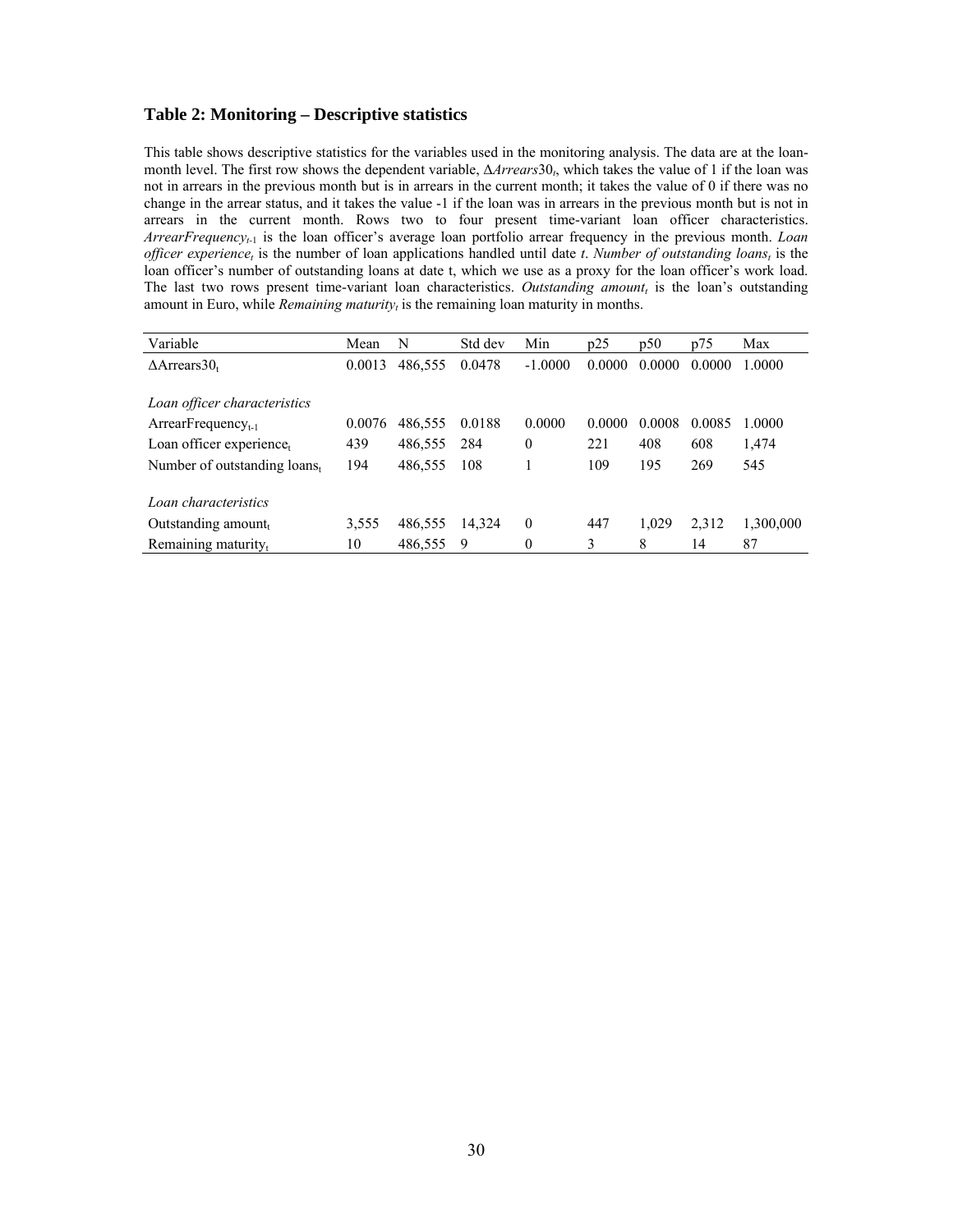#### **Table 3: Monitoring – Baseline results**

Panels A and B present results that capture changes in monitoring effort. The data are at the loan-month level and are restricted to loan officers who were active before and after the removal of the bonus. Panel A presents the univariate differences-in-differences (DD) analysis. It displays the average across loan officers of the variable Δ*Arrears*30*t*, which takes the value of one if the loan was not in arrears in the previous month but is in arrears in the current month, takes the value of zero if there was no change in the arrear status, and takes the value minus one if the loan was in arrears in the previous month but is not in arrears in the current month. The average is presented for loan officers below and above the cutoff and during the bonus and the no-bonus period. Statistical inference is based on OLS regressions that use standard errors clustered at the loan officer level. Panel B presents the OLS regression of specification (1) where  $Δ$ *rrears*30<sub>*it*</sub> is the dependent variable. *ArrearFrequency<sub>jt-1</sub>* is the arrear frequency of loan officer *j* in the previous month and *AboveCutoff<sub>jt-1</sub>* is a dummy variable that takes the value of one if the arrear frequency of loan officer *j* was above the cutoff value of three percent in the previous month and zero otherwise. *Bonus<sub>t</sub>* is a dummy variable that takes the value of one if the observation is from January 2003 to October 2004 and zero otherwise. The covariate sets are defined in the Table A2 in the appendix, the first set includes time invariant covariates at the loan level, the second set includes time variant covariates on the loan officer level, and the third set includes time variant covariates at the loan level. \*,\*\*,\*\*\* denotes significance at the 10, 5, and 1 percent level, respectively. Standard errors in parentheses are clustered at the loan officer level.

|              |              | $\Delta$ Arrears 30, by loan officer arrear frequency |              |  |  |  |  |
|--------------|--------------|-------------------------------------------------------|--------------|--|--|--|--|
| Period       | Below cutoff | Above cutoff                                          | Difference   |  |  |  |  |
| <b>Bonus</b> | 0.0011       | $-0.0007$                                             | $-0.0018***$ |  |  |  |  |
| No-bonus     | 0.0014       | 0.0011                                                | $-0.0002$    |  |  |  |  |
| DD           |              |                                                       | $-0.0016**$  |  |  |  |  |

## **Panel A: Univariate DD results**

| Panel B: Multivariate regressions               |             |             |                |                |
|-------------------------------------------------|-------------|-------------|----------------|----------------|
|                                                 | (1)         | (2)         | (3)            | (4)            |
| $ArrearFrequency_{it-1}$                        | $-0.0117$   | $-0.0117$   | $-0.0270$      | $-0.0770***$   |
|                                                 | (0.0133)    | (0.0135)    | (0.0167)       | (0.0272)       |
| AboveCutoff $_{it-1}$                           | 0.0001      | 0.0002      | $-0.0013$      | $-0.0004$      |
|                                                 | (0.0010)    | (0.0010)    | (0.0012)       | (0.0016)       |
| Bonus <sub>t</sub>                              | $-0.0004$   |             |                |                |
|                                                 | (0.0002)    |             |                |                |
| AboveCutoff <sub>it-1</sub> *Bonus <sub>t</sub> | $-0.0054**$ | $-0.0054**$ | $-0.0044*$     | $-0.0098**$    |
|                                                 | (0.0021)    | (0.0022)    | (0.0027)       | (0.0048)       |
| Time fixed effects                              | No.         | Yes         | Yes            | Yes            |
| Loan officer fixed effects                      | No          | No          | Yes            | N <sub>0</sub> |
| Loan fixed effects                              | No          | No          | N <sub>0</sub> | Yes            |
| Covariate set 1                                 | Yes         | Yes         | Yes            | N <sub>0</sub> |
| Covariate set 2                                 | Yes         | Yes         | Yes            | <b>Yes</b>     |
| Covariate set 3                                 | Yes         | Yes         | Yes            | <b>Yes</b>     |
| Observations                                    | 486,555     | 486,555     | 486,555        | 486,555        |
| Adj. R square                                   | 0.0019      | 0.0024      | 0.0025         | 0.0013         |

## **Panel B: Multivariate regressions**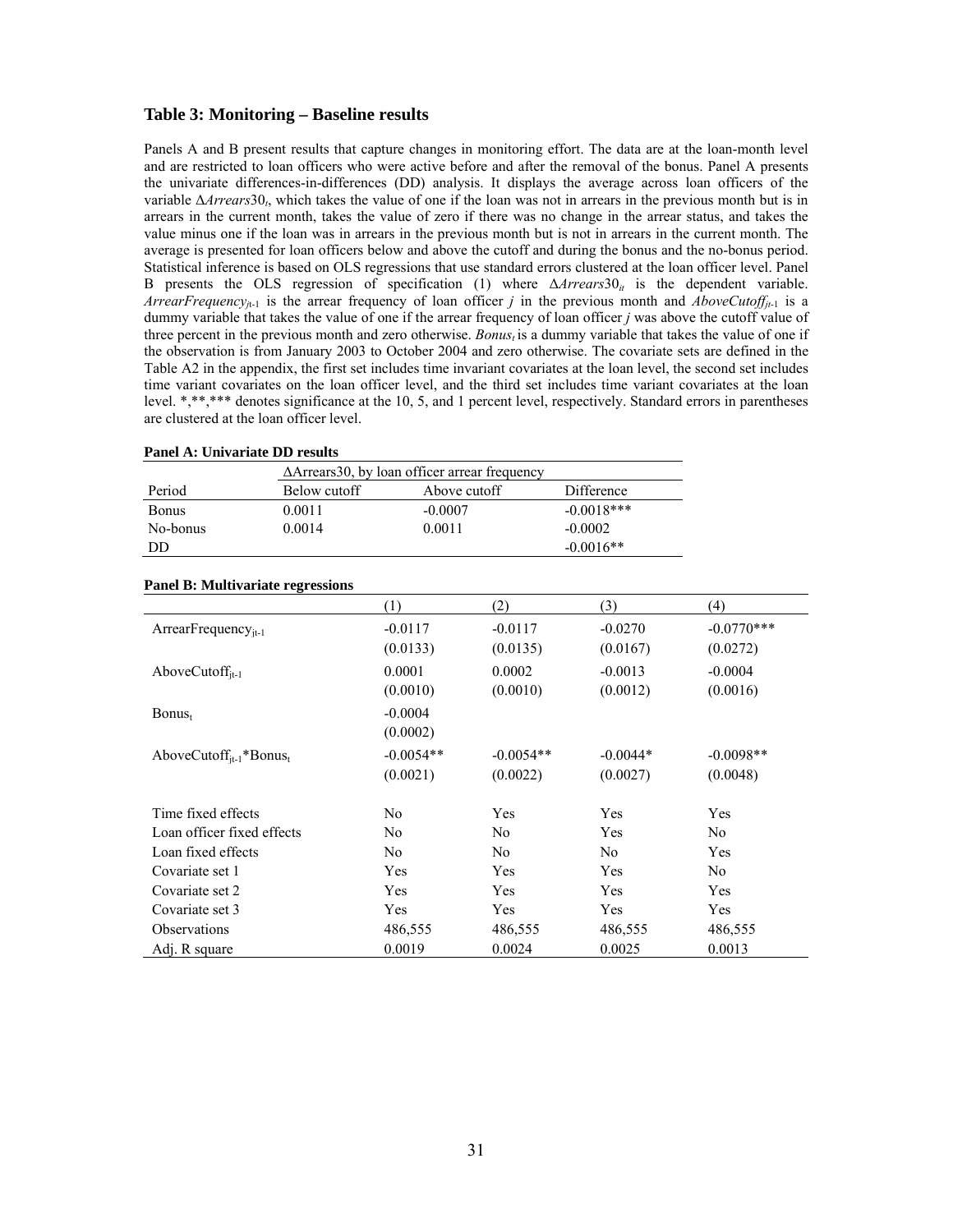## **Table 4: Monitoring – Loan size interaction regressions**

l.

This table shows the OLS regression of specification (2) and examines whether the increase in monitoring effort of loan officers that surpass the cutoff is focused on larger loans. Variables are defined as in table 4; in addition we use the variable *Large loan<sub>i</sub>* that takes the value of one if the outstanding amount of loan *i* is above the median outstanding loan amount in the respective month and zero otherwise. The covariate sets are defined in appendix Table A2. \*,\*\*,\*\*\* indicate significance at the 10, 5, and 1 percent level, respectively. Standard errors in parentheses are clustered at the loan officer level.

|                                                                          | (1)            | (2)            |
|--------------------------------------------------------------------------|----------------|----------------|
| $ArrearFrequency_{it-1}$                                                 | $-0.0268$      | $-0.0759***$   |
|                                                                          | (0.0165)       | (0.0267)       |
| AboveCuto $\mathrm{ff}_{\mathrm{it-1}}$                                  | $-0.0011$      | 0.0024         |
|                                                                          | (0.0012)       | (0.0016)       |
| Large loan <sub>i</sub>                                                  | $0.0016***$    | 0.0002         |
|                                                                          | (0.0003)       | (0.0003)       |
| AboveCutoff <sub>it-1</sub> *Bonus <sub>t</sub>                          | $-0.0012***$   | 0.0011         |
|                                                                          | (0.0004)       | (0.0009)       |
| AboveCutoff <sub>it-1</sub> *Large loan <sub>i</sub>                     | 0.0016         | 0.0042         |
|                                                                          | (0.0018)       | (0.0030)       |
| Large $loani * Bonust$                                                   | $-0.0004$      | $-0.0048$ ***  |
|                                                                          | (0.0010)       | (0.0013)       |
| AboveCutoff <sub>it-1</sub> *Bonus <sub>t</sub> *Large loan <sub>i</sub> | $-0.0095**$    | $-0.0223***$   |
|                                                                          | (0.0041)       | (0.0063)       |
| Time fixed effects                                                       | Yes            | Yes            |
| Loan officer fixed effects                                               | Yes            | N <sub>0</sub> |
| Loan fixed effects                                                       | N <sub>0</sub> | Yes            |
| Covariate set 1                                                          | Yes            | N <sub>0</sub> |
| Covariate set 2                                                          | Yes            | Yes            |
| Covariate set 3                                                          | Yes            | Yes            |
| Observations                                                             | 486,555        | 486,555        |
| Adj. R square                                                            | 0.0019         | 0.0015         |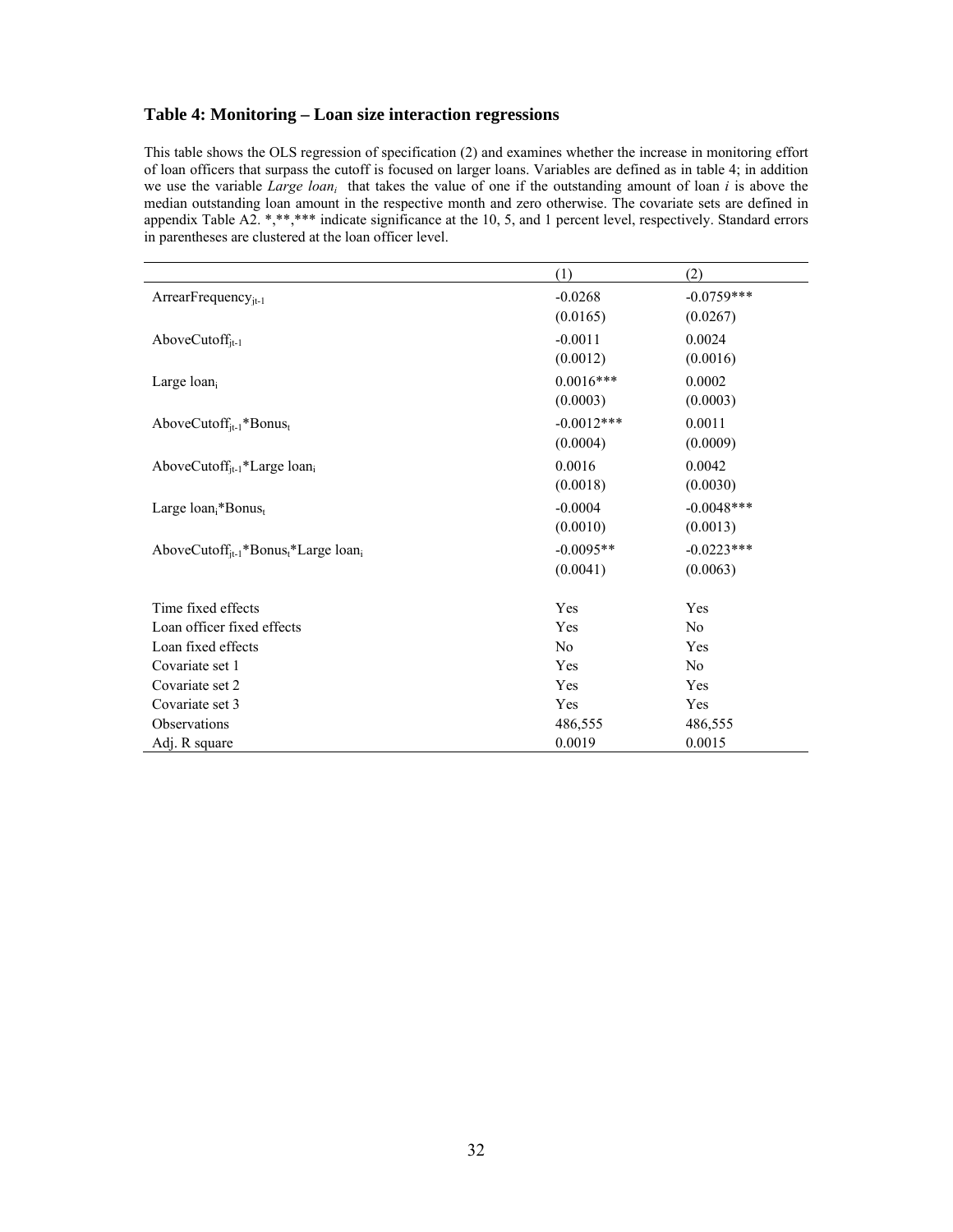## **Table 5: Loan origination effort**

This table shows the OLS regression of specification (3) and examines whether an incentive-based compensation plan affects loan origination effort. The data are at the loan officer-month level and are restricted to loan officers who were active before and after the removal of the variable compensation plan. We measure loan origination effort as the volume of loan applications over the volume of outstanding loans per loan officer *j* at date *t*. *ArrearFrequency<sub>it</sub>* is the arrear frequency of loan officer *j* at date *t* and *AboveCutoff<sub>it</sub>* is a dummy variable that takes the value of one if the arrear frequency of loan officer *j* was above the cutoff value of 3 percent in month *t* and zero otherwise. *Bonus<sub>t</sub>* is a dummy variable that takes the value of one if the observation is from January 2003 to October 2004, and zero otherwise. The regressions control for loan officer experience and include different combinations of fixed effects and as indicated in the table. \*,\*\*,\*\*\* indicate significance at the 10, 5, and 1 percent level, respectively. Standard errors in parentheses are clustered at the loan officer level.

|                                               | (1)            | (2)           | (3)            | (4)            |
|-----------------------------------------------|----------------|---------------|----------------|----------------|
| $ArrearFrequency_{it}$                        | 0.1283         | 0.1357        | $-0.0709$      | $-0.0710$      |
|                                               | (0.1600)       | (0.1510)      | (0.1226)       | (0.1055)       |
| AboveCuto $\mathrm{ff}_{\mathrm{it}}$         | $-0.0569***$   | $-0.0564***$  | 0.0024         | 0.0082         |
|                                               | (0.0137)       | (0.0127)      | (0.0156)       | (0.0146)       |
| Bonus <sub>t</sub>                            | $0.1220***$    |               |                |                |
|                                               | (0.0095)       |               |                |                |
| AboveCutoff <sub>it</sub> *Bonus <sub>t</sub> | $-0.1334***$   | $-0.1272$ *** | $-0.1355***$   | $-0.1251***$   |
|                                               | (0.0413)       | (0.0417)      | (0.0336)       | (0.0309)       |
| Time fixed effects                            | N <sub>0</sub> | Yes           | Yes            | N <sub>0</sub> |
| Loan officer fixed effects                    | N <sub>0</sub> | No            | Yes            | Yes            |
| Time-by-branch fixed effects                  | No.            | No            | N <sub>0</sub> | Yes            |
| Loan officer experience                       | Yes            | Yes           | Yes            | Yes            |
| <b>Observations</b>                           | 5,476          | 5,476         | 5,476          | 5,476          |
| Adj. R square                                 | 0.2803         | 0.2971        | 0.4220         | 0.3666         |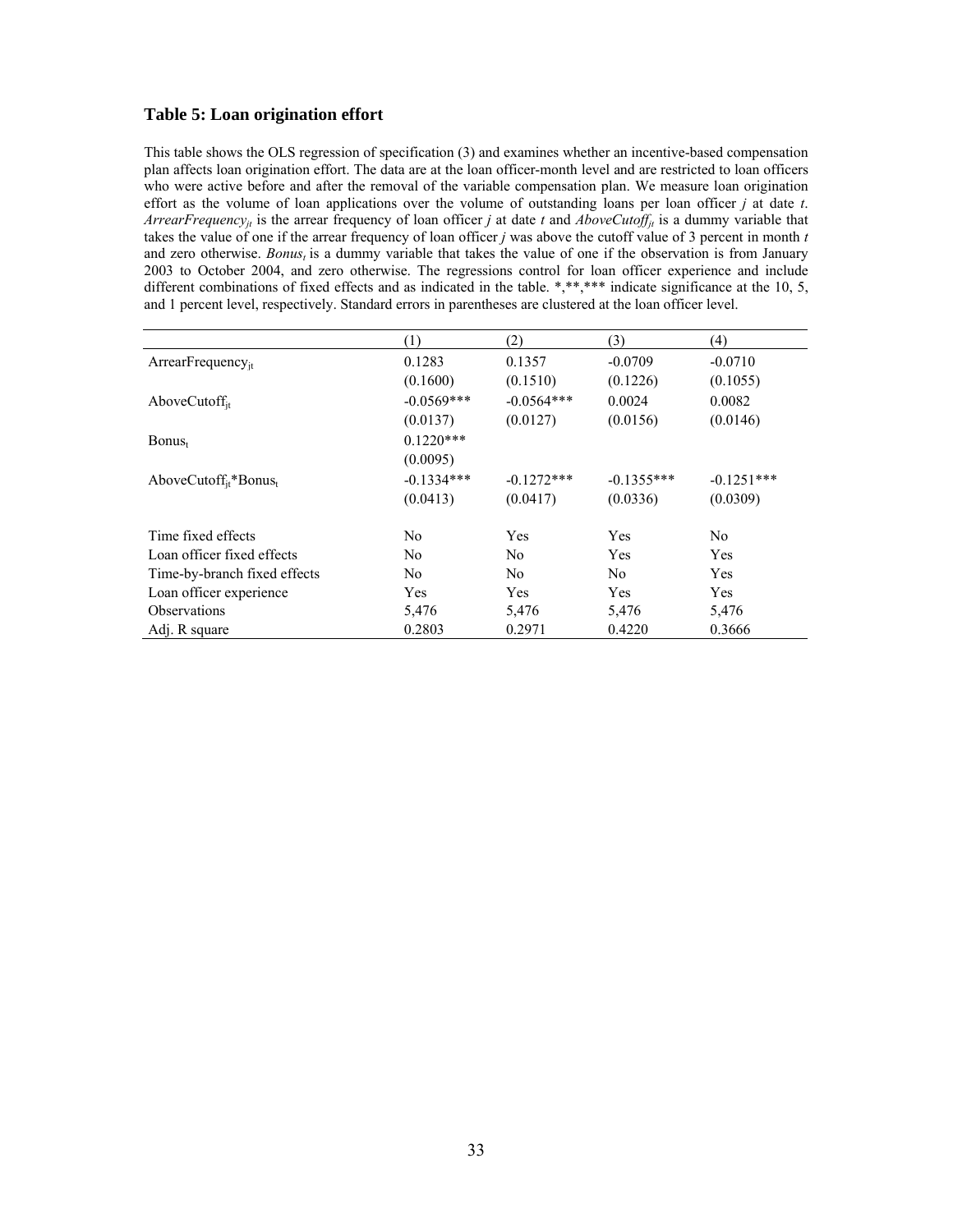## **Table 6: Quality of originated loans**

This table shows the OLS estimation of specification (4) and explores whether incentive based compensation plans affect the quality of the originated loans. The data are at the loan application level and are restricted to loan officers who were active before and after the removal of the bonus compensation plan. We measure loan quality as the predicted ex ante credit risk based on historical information. The credit risk measure is annually calibrated using variables which are observable (or easily verifiable) for loan officers at the time of loan origination: business sector of the borrower, loan amount needed, number of employees, leverage, total assets, cash over total assets, applied loan amount over total assets, whether the client had an account at the bank, whether the client had ever applied for a loan at the bank, juridical form, and the three yearly macroeconomic variables GDP, inflation and unemployment rate. The dependent variable, ex ante probability of default (*PD*), is based on a logit regression using the aforementioned variables. *ArrearFrequencyjt* is the arrear frequency of loan officer *j* in month *t* and *AboveCutoff<sub>ji</sub>* is a dummy variable that takes the value of one if the arrear frequency of loan officer *j* was above the cutoff value of 3 percent in month *t* and zero otherwise. *Bonus<sub>t</sub>* is a dummy variable that takes the value of one if the observation is from January 2003 to October 2004 and zero otherwise. We include covariates sets 1 and 2 of table A2 of the appendix, excluding these used to calculate the ex-ante PD. \*,\*\*,\*\*\* indicate significance at the 10, 5, and 1 percent level, respectively. Standard errors in parentheses are clustered at the loan officer level.

|                                               | (1)            | (2)            | (3)         |
|-----------------------------------------------|----------------|----------------|-------------|
| ArrearFrequency $_{it}$                       | $-0.0041$      | 0.0008         | $-0.0033$   |
|                                               | (0.0135)       | (0.0133)       | (0.0112)    |
| AboveCuto $\mathrm{ff}_{it}$                  | $0.0033*$      | $0.0038**$     | 0.0016      |
|                                               | (0.0017)       | (0.0016)       | (0.0012)    |
| Bonus <sub>t</sub>                            | $-0.0194***$   |                |             |
|                                               | (0.0005)       |                |             |
| AboveCutoff <sub>it</sub> *Bonus <sub>t</sub> | $-0.0077***$   | $-0.0073***$   | $-0.0051**$ |
|                                               | (0.0026)       | (0.0026)       | (0.0021)    |
| Time fixed effects                            | N <sub>0</sub> | Yes            | Yes         |
| Loan officer fixed effects                    | N <sub>0</sub> | N <sub>0</sub> | Yes         |
| Covariates                                    | Yes            | Yes            | Yes         |
| <b>Observations</b>                           | 45,826         | 45,826         | 45,826      |
| Adj. R square                                 | 0.3910         | 0.4099         | 0.3208      |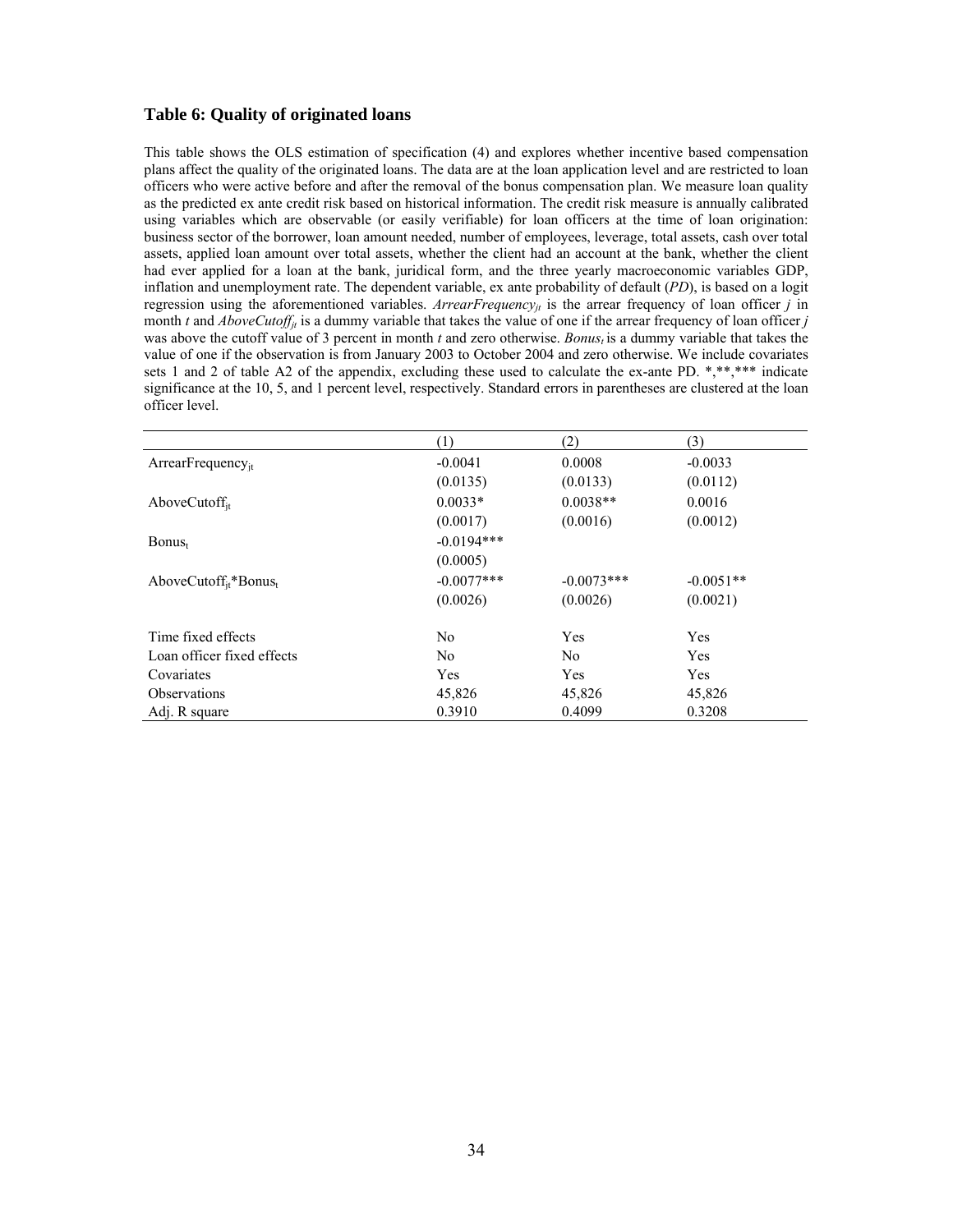## **Table 7: Rejection Rate and Processing Time**

This table shows the effect of loan officer variable compensation structure on loan rejection probability. The data are at the loan application level and are restricted to loan officers who were active before and after the removal of the bonus scheme. The dependent variable in the first four columns is the rejection rate of the 55,946 loan applications in the period of January 2003 until October 2007. The dependent variable for the fifth column is the processing time that is measured in days loan officer *j* needs to evaluate loan application *i*. *ArrearFrequency<sub>it</sub>* is the arrear frequency of loan officer *j* at date *t* and *AboveCutoff<sub>it</sub>* is a dummy variable that takes the value of one if the arrear frequency of loan officer *j* was above the cutoff value of 3 percent in month *t* and zero otherwise. *Bonus<sub>t</sub>* is a dummy variable that takes the value of one if the observation is from January 2003 to October 2004 and zero otherwise. We include covariates sets 1 and 2 of table A2 of the appendix. The reduced covariate set 1 excludes *Leverage*, *Cash over total assets*, *Total assets*, ln(*Applied maturity*), and *Applied loan over total assets* that are often missing for rejected loan applications.  $*,**,**$  indicate significance at the 10, 5, and 1 percent level, respectively. Standard errors in parentheses are clustered at the loan officer level.

|                                               |                | Rejection rate |                |                |                |
|-----------------------------------------------|----------------|----------------|----------------|----------------|----------------|
|                                               | (1)            | (2)            | (3)            | (4)            | (5)            |
| $ArrearFrequency_{it}$                        | 0.0544         | 0.0545         | 0.0365         | 0.0241         | 2.2385         |
|                                               | (0.0482)       | (0.0485)       | (0.0408)       | (0.0456)       | (2.7705)       |
| AboveCutoff $_{it}$                           | 0.0025         | 0.0022         | 0.0026         | 0.0033         | $-0.3214$      |
|                                               | (0.0049)       | (0.0049)       | (0.0034)       | (0.0044)       | (0.2313)       |
| $Bonus_t$                                     | $-0.0114***$   |                |                |                |                |
|                                               | (0.0025)       |                |                |                |                |
| AboveCutoff <sub>it</sub> *Bonus <sub>t</sub> | $-0.0268$ ***  | $-0.0269***$   | $-0.0174*$     | $-0.0204**$    | $-0.7164$      |
|                                               | (0.0094)       | (0.0094)       | (0.0089)       | (0.0083)       | (0.8449)       |
| Time fixed effects                            | N <sub>0</sub> | Yes            | Yes            | Yes            | Yes            |
| Loan officer fixed effects                    | N <sub>0</sub> | No             | Yes            | Yes            | Yes            |
| Reduced covariate set 1                       | Yes            | Yes            | Yes            | N <sub>0</sub> | N <sub>0</sub> |
| Covariate set 1                               | No             | No             | N <sub>0</sub> | Yes            | Yes            |
| Covariate set 2                               | Yes            | Yes            | Yes            | Yes            | Yes            |
| <b>Observations</b>                           | 55,946         | 55,946         | 55,946         | 45,826         | 45,826         |
| Adj. R square                                 | 0.9731         | 0.9731         | 0.9722         | 0.9141         | 0.2286         |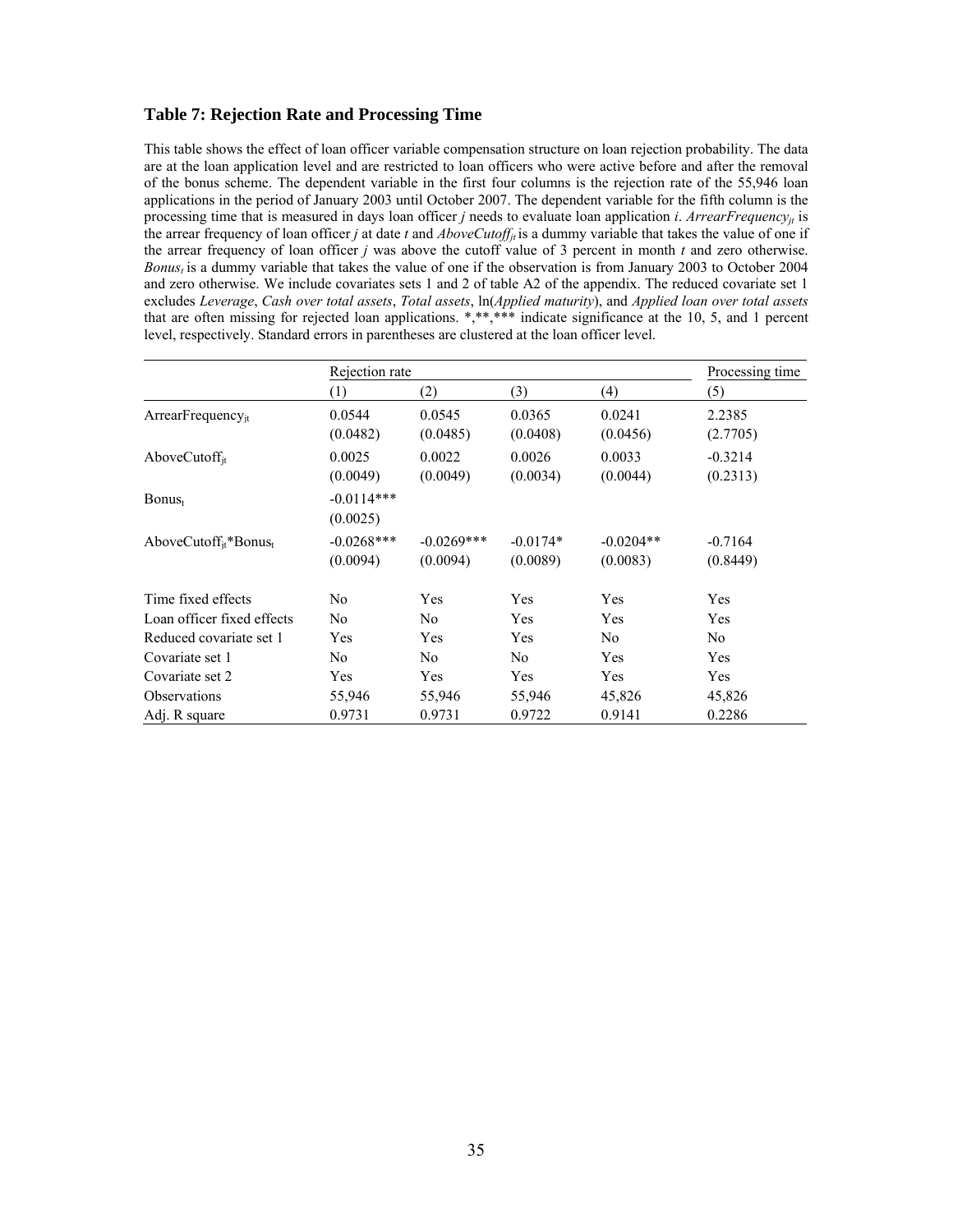## **Table 8: Placebo tests**

This table shows the OLS regression of a placebo test where we repeat the estimations from the previous tables considering only the no-bonus period and arbitrarily shifting the date of the change in the compensation plan. The placebo treatment variable, *PlaceboBonus* equals 1 for observations from the first half of the no-bonus period. The variables *ArrearFrequency* and *AboveCutoff* are measured at date *t*-1 for the analysis in the first column and are measured at date *t* for the remaining three columns. Covariates and fixed effects are included in the regressions as indicated in rows 7-10 in the table. \*,\*\*,\*\*\* indicate significance at the 10, 5, and 1 percent level, respectively. Standard errors in parentheses are clustered at the loan officer level.

|                                                          | $\Delta$ Arrears30 | Origination effort | Ex-ante PD | Rejection rate |
|----------------------------------------------------------|--------------------|--------------------|------------|----------------|
|                                                          | (1)                | (2)                | (3)        | (4)            |
| ArrearFrequency <sub>it(-1)</sub>                        | $-0.0509***$       | $-0.0701$          | 0.0084     | $-0.0130$      |
|                                                          | (0.0161)           | (0.0835)           | (0.0160)   | (0.0267)       |
| AboveCutoff $_{it(-1)}$                                  | $-0.0022**$        | 0.0020             | $-0.0009$  | 0.0021         |
|                                                          | (0.0011)           | (0.0119)           | (0.0017)   | (0.0031)       |
| AboveCutoff <sub>it(-1)</sub> *PlaceboBonus <sub>t</sub> | $-0.0003$          | $-0.0300*$         | 0.0022     | $-0.0014$      |
|                                                          | (0.0011)           | (0.0157)           | (0.0022)   | (0.0044)       |
| Loan officer fixed effects                               | N <sub>0</sub>     | Yes                | Yes        | Yes            |
| Loan fixed effects                                       | Yes                | N <sub>0</sub>     | No.        | N <sub>0</sub> |
| Time fixed effects                                       | Yes                | N <sub>0</sub>     | Yes        | Yes            |
| Time-by-branch fixed effects                             | N <sub>0</sub>     | Yes                | No         | N <sub>0</sub> |
| Covariates                                               | Yes                | Yes                | Yes        | Yes            |
| <b>Observations</b>                                      | 438,971            | 3,308              | 30,956     | 39,132         |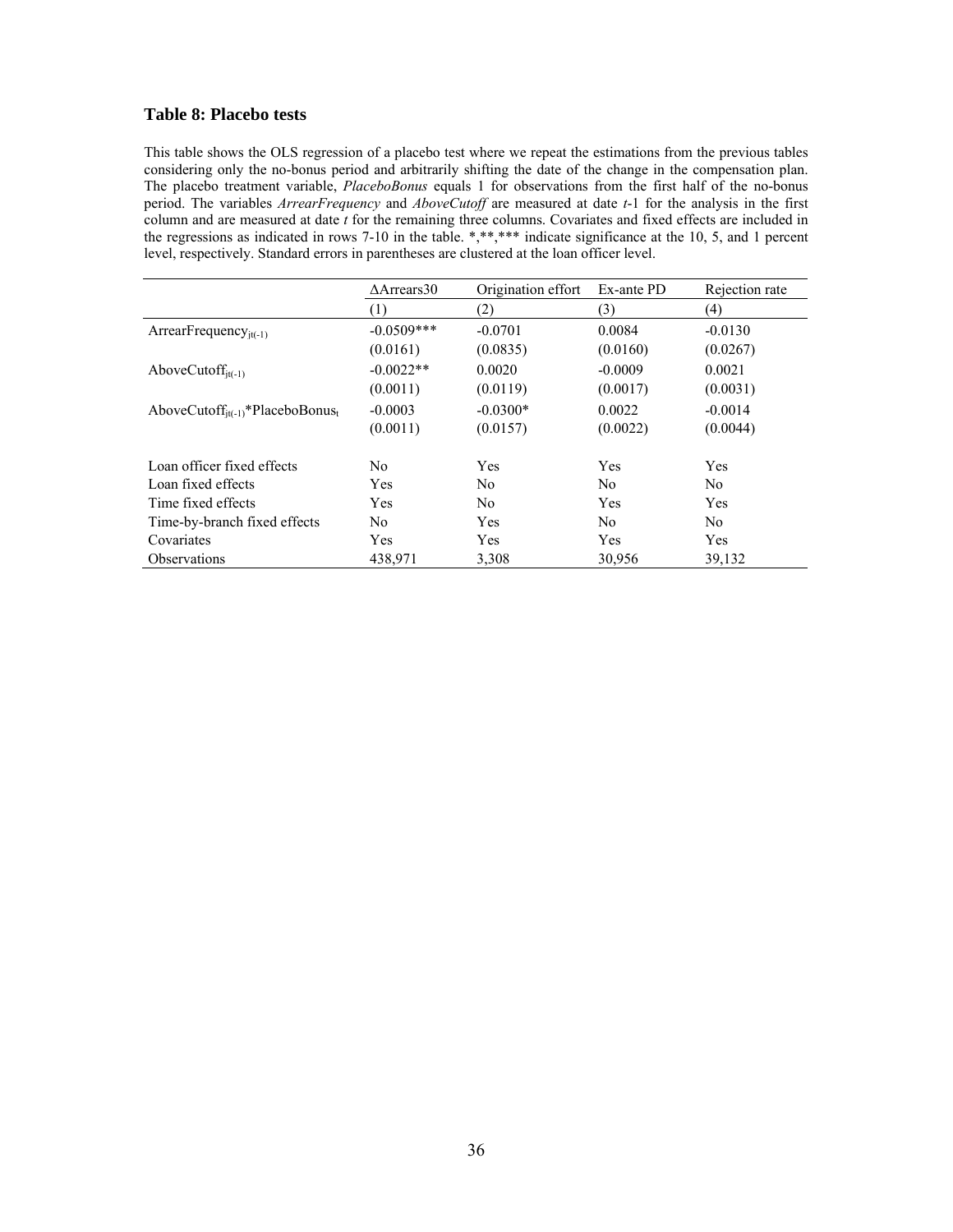## **Table 9: Loan performance regressions**

This table shows effect of loan officer incentive-based compensation on ex-post loan performance. The data are at the loan level and are restricted to loan officers who were active before and after the removal of the bonus plan. The arrear likelihood is 1 if a loan was in arrears for more than 30 days at least once within the first 6 months after it was granted. We exclude loans with maturities below 6 months and loans for which the six months period overlaps the bonus and the no-bonus periods. We either use a 6-month (columns 1 to 3), 4month (column 4) or 8-month (column 5) time window. *ArrearFrequency<sub>jt</sub>* is the arrear frequency of loan officer *j* in month *t* and *AboveCutoff<sub>jt</sub>* is a dummy variable that takes the value of one if the arrear frequency of loan officer *j* was above the cutoff value of 3 percent at date  $t$  and zero otherwise. *Bonus<sub>t</sub>* is a dummy variable that takes the value of one if the observation is from January 2003 to October 2004 and zero otherwise. We include covariates sets 1 and 2 of table A2 of the appendix. \*,\*\*,\*\*\* indicate significance at the 10, 5, and 1 percent level, respectively. Standard errors in parentheses are clustered at the loan officer level.

| Arrear likelihood                             | 6 months     | 6 months<br>6 months |             | 4 months  | 8 months  |
|-----------------------------------------------|--------------|----------------------|-------------|-----------|-----------|
|                                               | (1)          | (2)                  | (3)         | (4)       | (5)       |
| $ArrearFrequency_{it}$                        | $0.1010*$    | $0.1008*$            | $-0.0033$   | 0.0370    | $-0.0250$ |
|                                               | (0.0529)     | (0.0535)             | (0.0552)    | (0.0635)  | (0.0427)  |
| AboveCutoff <sub>it</sub>                     | $-0.0036$    | $-0.0038$            | $-0.0132**$ | $-0.0083$ | $-0.0076$ |
|                                               | (0.0052)     | (0.0052)             | (0.0054)    | (0.0053)  | (0.0059)  |
| Bonus <sub>t</sub>                            | $-0.0022$    |                      |             |           |           |
|                                               | (0.0018)     |                      |             |           |           |
| AboveCutoff <sub>it</sub> *Bonus <sub>t</sub> | $-0.0212***$ | $-0.0208$ ***        | $-0.0166*$  | $-0.0076$ | $-0.0120$ |
|                                               | (0.0054)     | (0.0055)             | (0.0087)    | (0.0087)  | (0.0159)  |
| Time fixed effects                            | No.          | Yes                  | Yes         | Yes       | Yes       |
| Loan officer fixed effects                    | No.          | No.                  | Yes         | Yes       | Yes       |
| Covariate set 1                               | Yes          | Yes                  | Yes         | Yes       | Yes       |
| Covariate set 2                               | Yes          | Yes                  | Yes         | Yes       | Yes       |
| <b>Observations</b>                           | 27,606       | 27,606               | 27,606      | 34,299    | 22,591    |
| Adj. R square                                 | 0.0216       | 0.0212               | 0.0176      | 0.0307    | 0.0050    |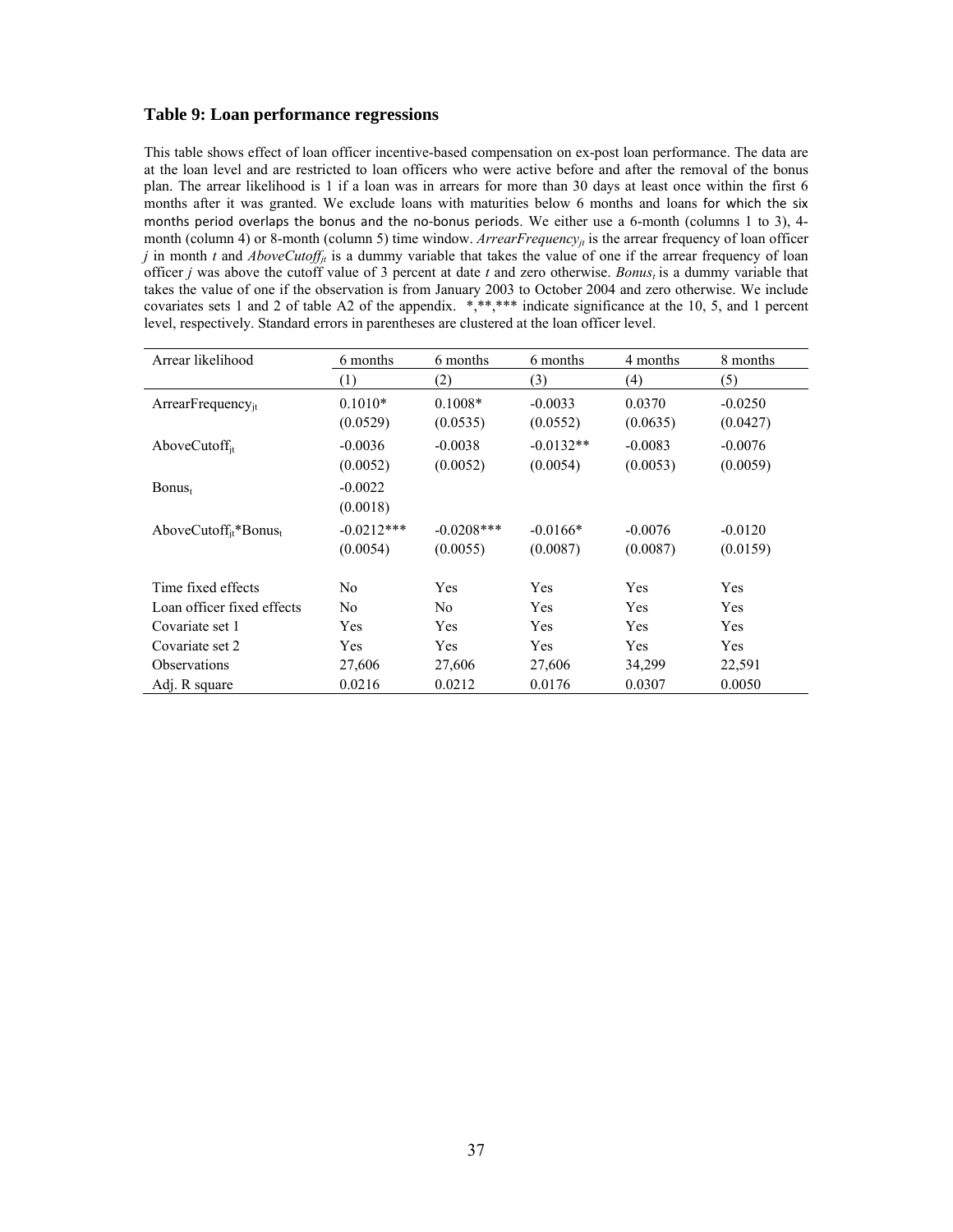### **Table 10: Loan contract outcome regressions**

This table shows the effect of incentive-based compensation plans on the interest rate, loan size, approved share (approved over applied loan amount), and loan maturity for all approved loans. Loan size and maturity are replaced with their natural logs. *ArrearFrequency<sub>it</sub>* is the arrear frequency of loan officer *j* at date *t* and *AboveCutoff<sub>it</sub>* is a dummy variable that takes the value of one if the arrear frequency of loan officer *j* was above the cutoff value of 3 percent at time *t* and zero otherwise. *Bonust* is a dummy variable that takes the value of one if the observation is from January 2003 to October 2004 and zero otherwise. We include covariates sets 1 and 2 of table A2 of the appendix. The loan size control is excluded from the estimation in column 2, and the loan maturity control is excluded from the estimation in column 4. \*,\*\*,\*\*\* indicate significance at the 10, 5, and 1 percent level, respectively. Standard errors in parentheses are clustered at the loan officer level.

|                                               | Interest rate | ln(Loan size) | Approved share | ln(Maturity) |
|-----------------------------------------------|---------------|---------------|----------------|--------------|
| $ArrearFrequency_{it}$                        | 0.0066        | 0.2446        | 0.0806         | 0.0041       |
|                                               | (0.0131)      | (0.2092)      | (0.0640)       | (0.1071)     |
| AboveCutoff $_{it}$                           | $-0.0011$     | $-0.0211$     | $-0.0021$      | $-0.0061$    |
|                                               | (0.0019)      | (0.0159)      | (0.0075)       | (0.0102)     |
| AboveCutoff <sub>it</sub> *Bonus <sub>t</sub> | 0.0020        | 0.0165        | $0.0338***$    | 0.0220       |
|                                               | (0.0026)      | (0.0495)      | (0.0121)       | (0.0191)     |
| Time fixed effects                            | Yes           | Yes           | Yes            | Yes          |
| Loan officer fixed effects                    | Yes           | Yes           | Yes            | Yes          |
| Covariate set 1                               | Yes           | Yes           | Yes            | Yes          |
| Covariate set 2                               | Yes           | Yes           | Yes            | Yes          |
| <b>Observations</b>                           | 43,063        | 43,063        | 43,063         | 43,063       |
| Adj. R square                                 | 0.4889        | 0.8914        | 0.1324         | 0.8266       |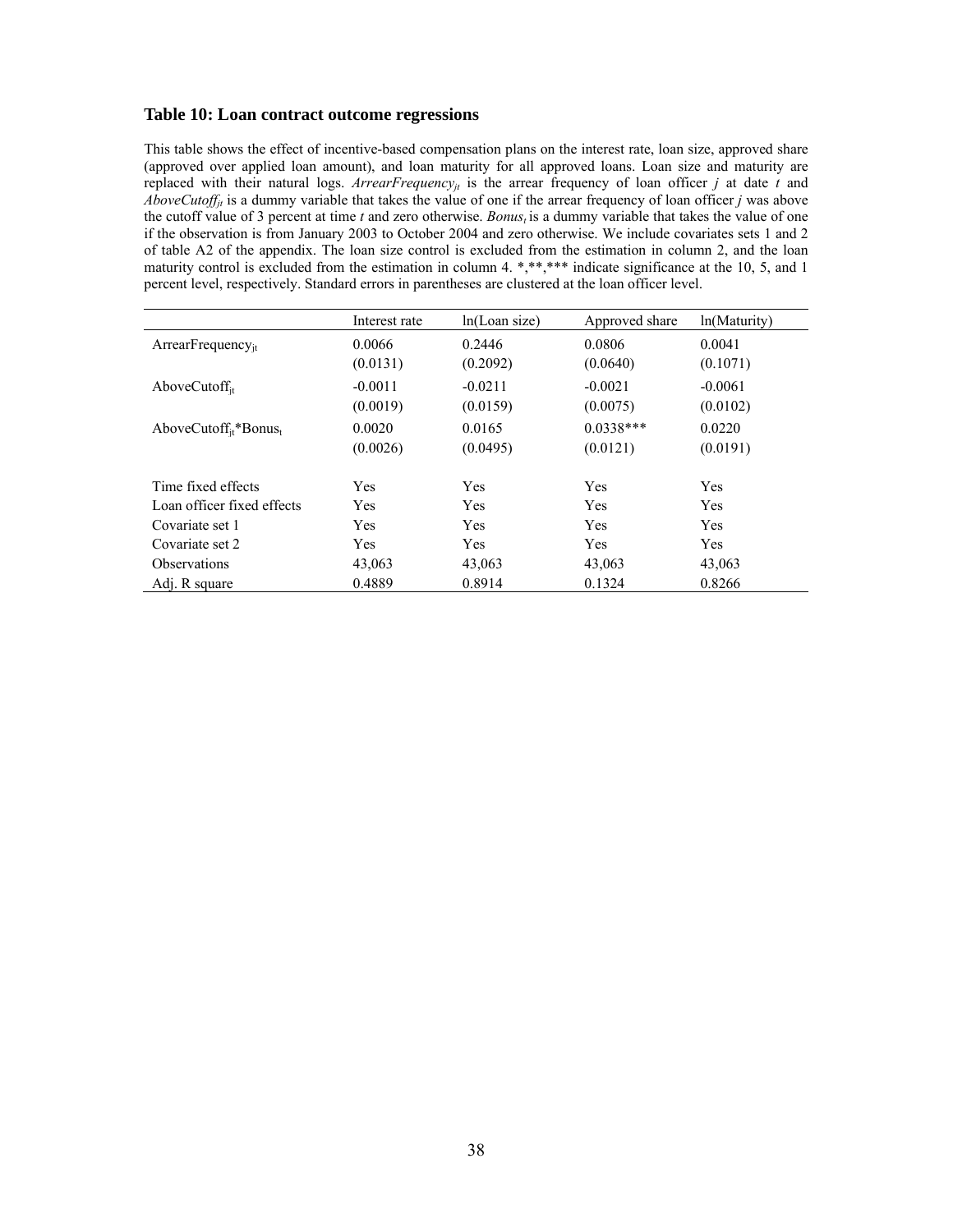# **Appendix**

### **Table A1: Additional descriptive statistics of further dependent variables**

This table shows descriptive statistics for the dependent variables of tables 5, 6, 7, 9, and 10. *Loan origination effort* is the volume of loan applications over the volume of outstanding loans per loan officer*-*month observation. We winsorize this measure at the 2.5 / 97.5 percent level (Table 5). *Ex ante PD* (probability of default) provides the observable borrower riskiness (Table 6). *Rejection rate* reflects the percentage of rejected loan applications, while *Processing time* is measured as the number of days elapsed from the day the loan application was submitted until the rejection/approval decision was made (Table 7). *Arrear likelihood* equals 1 if a loan was in arrears for more than 30 days at least once in the first 6 (4, 8) months after it was issued (Table 9). *Interest rate* is the loan contract interest rate, ln(*Loan size*) is the natural logarithm of the approved loan size in Euro, *Approved share* is the approved over the applied loan amount (winsorized at the 2.5 / 97.5 percent level), and ln(Loan maturity) is the natural logarithm of the loan maturity in days (Table 10).

| Variable                    | Mean   | N      | Std dev | Min    | p25    | p50    | p75    | Max     |
|-----------------------------|--------|--------|---------|--------|--------|--------|--------|---------|
| Origination effort          | 0.1816 | 5,476  | 0.1719  | 0.0159 | 0.0729 | 0.1225 | 0.2222 | 0.8000  |
| Ex ante PD                  | 0.0535 | 45,826 | 0.0254  | 0.0016 | 0.0377 | 0.0488 | 0.0631 | 0.6331  |
| Rejection rate              | 0.2289 | 55,946 | 0.4201  | 0.0000 | 0.0000 | 0.0000 | 0.0000 | 1.0000  |
| Arrear likelihood, 6 months | 0.0067 | 27,606 | 0.0818  | 0.0000 | 0.0000 | 0.0000 | 0.0000 | 1.0000  |
| Arrear likelihood, 4 months | 0.0054 | 34,299 | 0.0732  | 0.0000 | 0.0000 | 0.0000 | 0.0000 | 1.0000  |
| Arrear likelihood, 8 months | 0.0058 | 22,591 | 0.0762  | 0.0000 | 0.0000 | 0.0000 | 0.0000 | 1.0000  |
| Interest rate               | 0.1266 | 43,063 | 0.0272  | 0.0249 | 0.1078 | 0.1322 | 0.1410 | 0.2520  |
| ln(Loan size)               | 7.5328 | 43,063 | 1.0635  | 3.9773 | 6.7036 | 7.3941 | 8.0827 | 14.0779 |
| Approved share              | 0.9248 | 43,063 | 0.1533  | 0.5000 | 0.8750 | 1.0000 | 1.0000 | 1.1765  |
| ln(Approved maturity)       | 6.3488 | 43,063 | 0.4610  | 4.0943 | 6.0403 | 6.2916 | 6.5793 | 8.5942  |